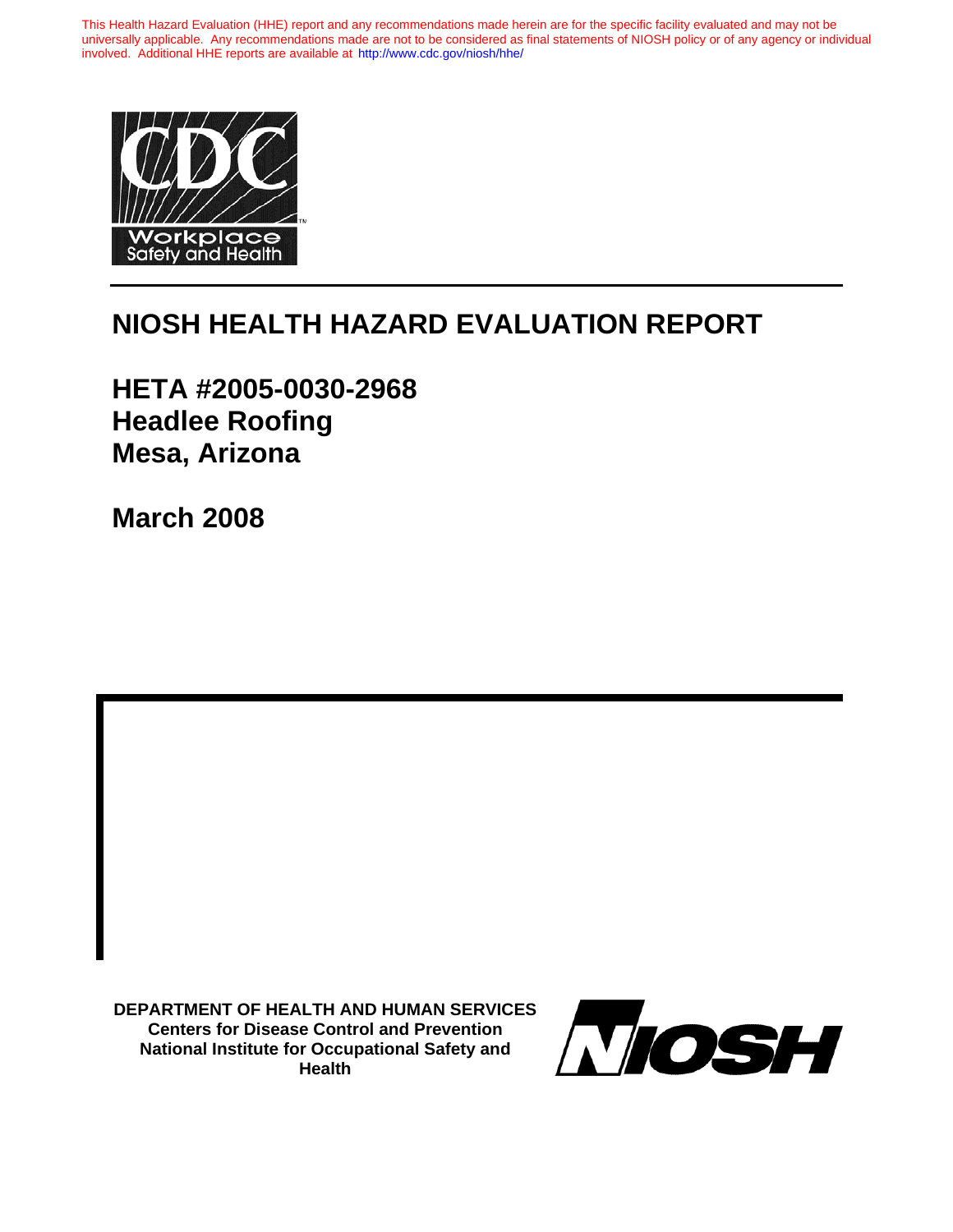# **PREFACE**

The Hazard Evaluation and Technical Assistance Branch (HETAB) of the National Institute for Occupational Safety and Health (NIOSH) conducts field investigations of possible health hazards in the workplace. These investigations are conducted under the authority of Section 20(a)(6) of the Occupational Safety and Health (OSHA) Act of 1970, 29 U.S.C. 669(a)(6) which authorizes the Secretary of Health and Human Services, following a written request from any employers or authorized representative of employees, to determine whether any substance normally found in the place of employment has potentially toxic effects in such concentrations as used or found.

HETAB also provides, upon request, technical and consultative assistance to federal, state, and local agencies; labor; industry; and other groups or individuals to control occupational health hazards and to prevent related trauma and disease. Mention of company names or products does not constitute endorsement by NIOSH.

### **ACKNOWLEDGMENTS AND AVAILABILITY OF REPORT**

This report was prepared by Ronald M. Hall, Judith Eisenberg, Chad Dowell, Robert McCleery, and Charles Mueller of HETAB, Division of Surveillance, Hazard Evaluations and Field Studies (DSHEFS). Field assistance was provided by Walter Alarcon, Carlos Aristeguieta, and Manuel Rodriguez of DSHEFS; Diana Freeland, David Spainhour, and Jim Taylor of the Division of Respiratory Disease Studies (DRDS); Kevin Ashley of the Division of Applied Research and Technology (DART); and Maria Lioce-Mata of the NIOSH Office of the Director. Review of spirometry results was provided by Paul Enright of DRDS. Interpretation of x-rays was provided by Lee Petsonk and Anita Wolfe of DRDS. Mobile x-ray equipment was provided by Professional Health Services (Havertown, Pennsylvania). Analytical support was provided by DataChem Laboratories, Inc., (Salt Lake City, Utah). Desktop publishing was performed by Robin Smith. Editorial assistance was provided by Ellen Galloway.

Copies of this report have been sent to employee and management representatives at Headlee Roofing and the OSHA Regional Office. This report is not copyrighted and may be freely reproduced. The report may be viewed and printed from the following internet address: http://www.cdc.gov/niosh/hhe/. Copies may be purchased from the National Technical Information Service (NTIS) at 5825 Port Royal Road, Springfield, Virginia 22161.

**For the purpose of informing affected employees, copies of this report shall be posted by the employer in a prominent place accessible to the employees for a period of 30 calendar days.**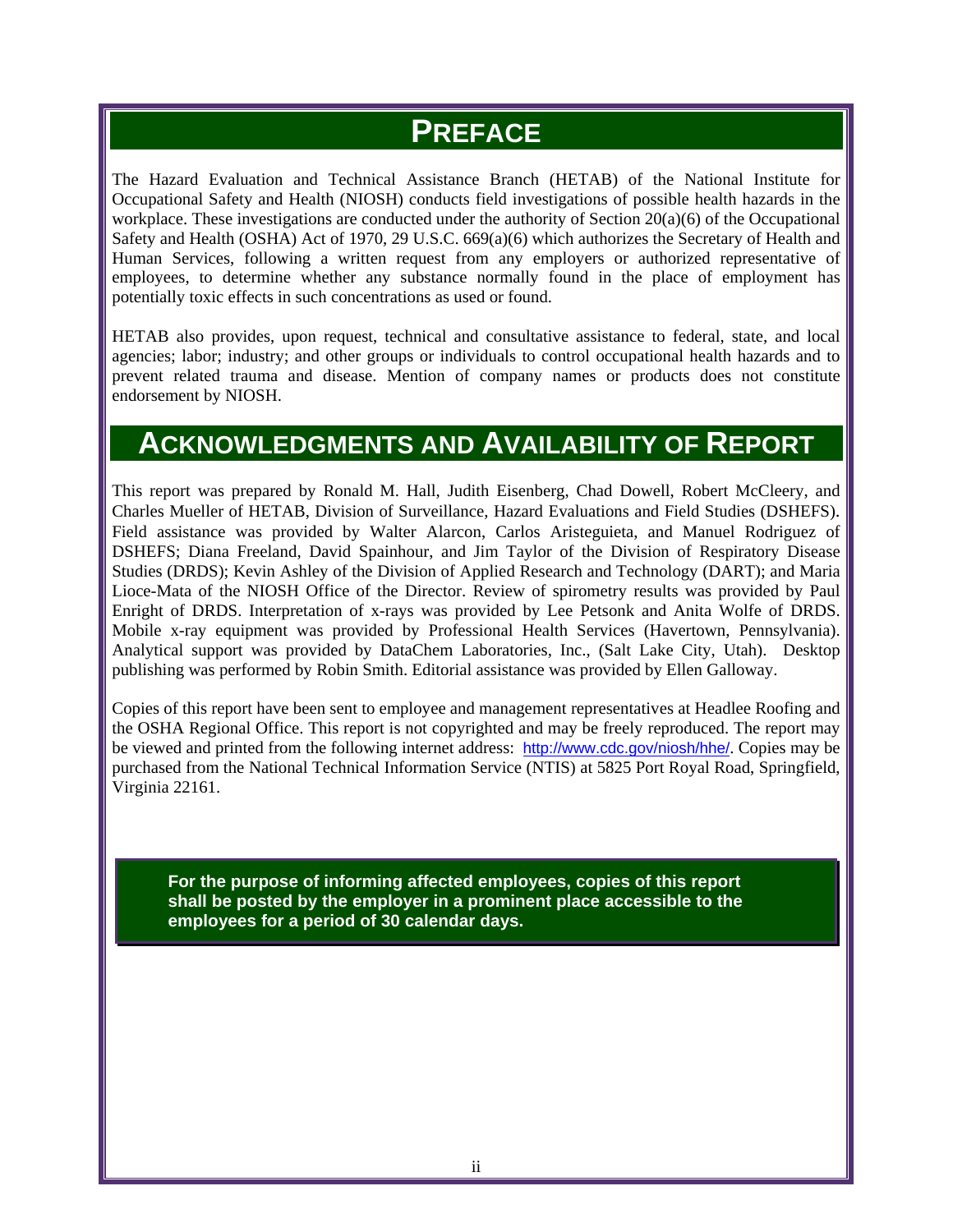### **Highlights of the NIOSH Health Hazard Evaluation**

NIOSH received a request for a health hazard evaluation (HHE) from the United Union of Roofers, Waterproofers, and Allied Workers Local 135 to evaluate exposures to dust during saw cutting of cement tile among employees of Headlee Roofing, Mesa, Arizona. Employee exposures to dust and noise were evaluated during a site visit in January 2005, and m edical screening of employees for silicosis was performed in February 2005.

#### **What NIOSH Did**

- **We evaluated worker exposures to dust and** crystalline silica.
- **We compared a saw with local exhaust** ventilation (LEV) to a saw that wasn't ventilated to see if the saw with LEV could reduce dust exposures.
- We evaluated worker exposures to noise.
- We observed work practices, fall protection, and personal protective equipment (PPE).
- **We** screened employees from Headlee Roofing and three other Phoenix roofing contractors for silicosis using a medical questionnaire, lung function testing, and chest x-ray.

#### **What NIOSH Found**

- Most employees were overexposed to silica and noise.
- The ventilated saw did not control worker exposures to silica to acceptable levels.
- **Employees** were not aware of the workplace hazards.
- Most roofers who participated in the medical screening had normal lung function.
- None of those with abnormal lung function had moderate or severe impairments.
- of performing dry-cutting of cement tiles. ■ Lung function decreased with increasing years
- No chest x-rays showed findings consistent with silicosis.

#### **What Headlee Roofing Managers Can Do**

- **Establish engineering controls such as LEV and** work practice controls to reduce airborne silica levels.
- **Implement a mandatory respiratory protection** and proven effective. program until engineering controls are in place
- Develop and enforce a hearing conservation program.
- Conduct periodic environmental monitoring to ensure that dust control measures are effective.
- **Provide training on workplace hazards, PPE** use, and dust control measures.
- **Implement OSHA-mandated silica medical** surveillance protocols.
- **Ensure compliance with fall protection** standards.

#### **What Headlee Roofing Employees Can Do**

- Use dust control measures.
- Use respirators and hearing protection properly.
- Tell management about health and safety concerns.
- Attend training programs provided by the company.
- Tell your doctor that you might be exposed to respirable silica at work and contact him/her right away if you develop shortness of breath or cough.



#### **What To Do For More Information:**

We encourage you to read the full report. If you would like a copy, either ask your health and safety representative to make you a copy or call 1-513-841-4252 and ask for HETA Final Report #2005-0030-2968

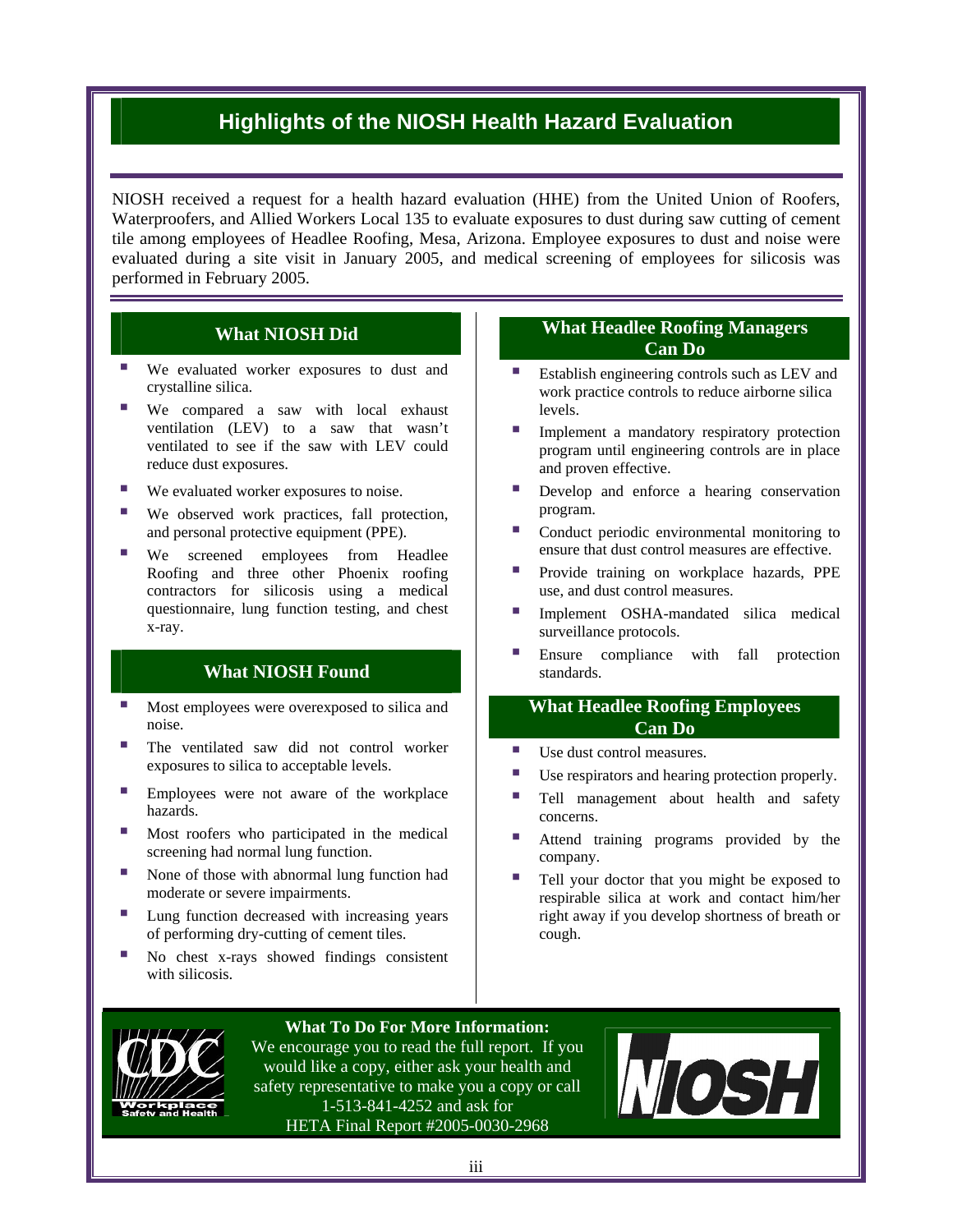# **Health Hazard Evaluation Report 2005-0030-2968 Headlee Roofing Mesa, Arizona March 2008**

**Ronald M. Hall, MS, CIH Judith Eisenberg, MD, MS Chad Dowell, MS, CIH Robert McCleery, MSPH, CIH Charles Mueller, MS** 

### **SUMMARY**

On November 15, 2004, the National Institute for Occupational Safety and Health (NIOSH) received a request from the United Union of Roofers, Waterproofers, and Allied Workers Local 135 to conduct a health hazard evaluation (HHE) for employees of Headlee Roofing in Mesa, Arizona. The request listed silica and noise as potential hazards to roofers. This is one of four HHEs examining silica and noise exposures among roofers in Arizona.

On January 11–13, 2005, NIOSH investigators conducted an HHE at a residential work site in Mesa, Arizona. Dust and noise measurements were taken during residential roofing operations. In addition, bulk samples of tile dust were collected to determine the silica content.

NIOSH investigators selected four homes where employees were cutting and laying tiles throughout the day and took noise measurements and simultaneous full-shift personal breathing zone (PBZ) air samples for total and respirable dust. They also evaluated a saw equipped with local exhaust ventilation (LEV) and a saw not equipped with LEV typically used by the workers, using PBZ sampling and real-time monitoring of particle size and particle counts.

Noise exposures for all seven roofers exceeded the NIOSH recommended exposure limit. Two employees exceeded the Occupational Safety and Health Administration (OSHA) permissible exposure limit, and all seven employees exceeded the OSHA action limit.

The 8-hour time-weighted averages (TWA) for the total dust samples ranged from 1.2 to 5.4 mg/m<sup>3</sup>. The eight PBZ respirable dust concentrations ranged from 0.32 to 1.8 mg/m<sup>3</sup>, with a mean of 1.3 mg/m<sup>3</sup>. The 8-hour TWAs for respirable dust ranged from 0.2 to 1.8 mg/m<sup>3</sup>. Respirable silica samples ranged from 0.057 to 0.27 mg/m<sup>3</sup>, with a mean of 0.2 mg/m<sup>3</sup>. The respirable silica 8-hour TWAs ranged from 0.04 to  $0.25 \text{ mg/m}^3$ . The LEV-equipped saw was not effective in reducing worker exposures to acceptable levels during cutting operations.

Medical screening was conducted February 22–24, 2005. Employees from all four roofing companies were invited to participate if they had at least 5 years of experience as a roofer. The medical screening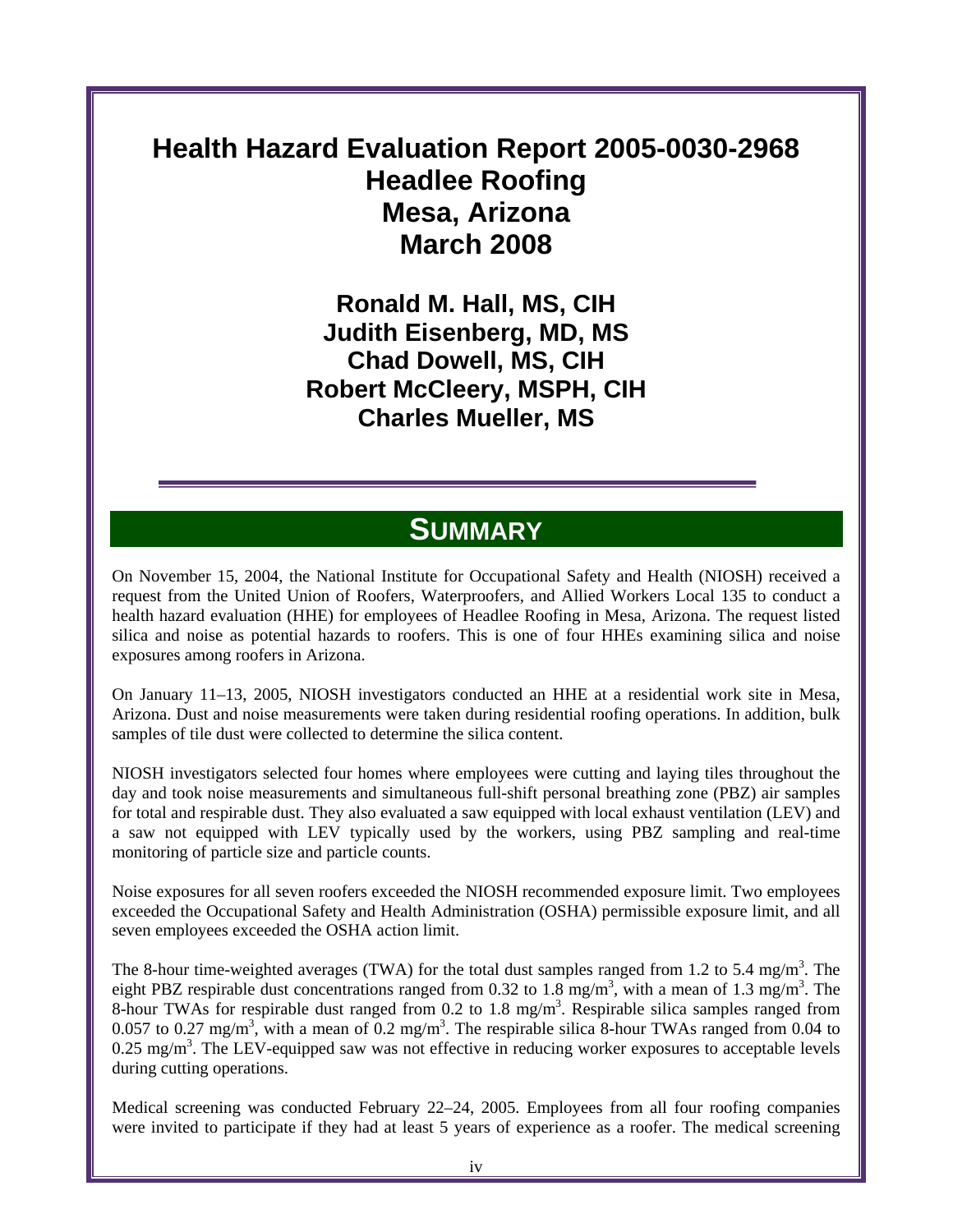included a questionnaire, lung function test (i.e., spirometry), and a chest x-ray. Of the 118 employees who participated in all three tests, six were from Headlee Roofing.

Most roofers who participated in the medical screening had normal lung function. None of those with abnormal lung function had moderate or severe impairments. After controlling for the effects of smoking, NIOSH investigators found that lung function decreased with increasing years of dry cutting cement tiles. No chest x-rays showed findings consistent with silicosis.

NIOSH investigators determined that an occupational health hazard due to exposures to respirable silica and noise existed for employees of Headlee Roofing. Recommendations for controlling workplace exposures include reducing or eliminating exposures by implementing engineering controls and enforcing the use of personal protective equipment under the OSHA respirator program guidelines. The employer should develop a training program regarding the potential health hazards of respirable silica exposure and institute a medical monitoring program per the OSHA Special Emphasis Program for Silicosis. Additional recommendations are included at the end of this report.

Keywords: NAICS: 238160 (Roofing Contractors), silica, quartz, dust, total dust, respirable dust, respirable silica, silicosis, noise, construction, roofing, fall protection, lung function, heat stress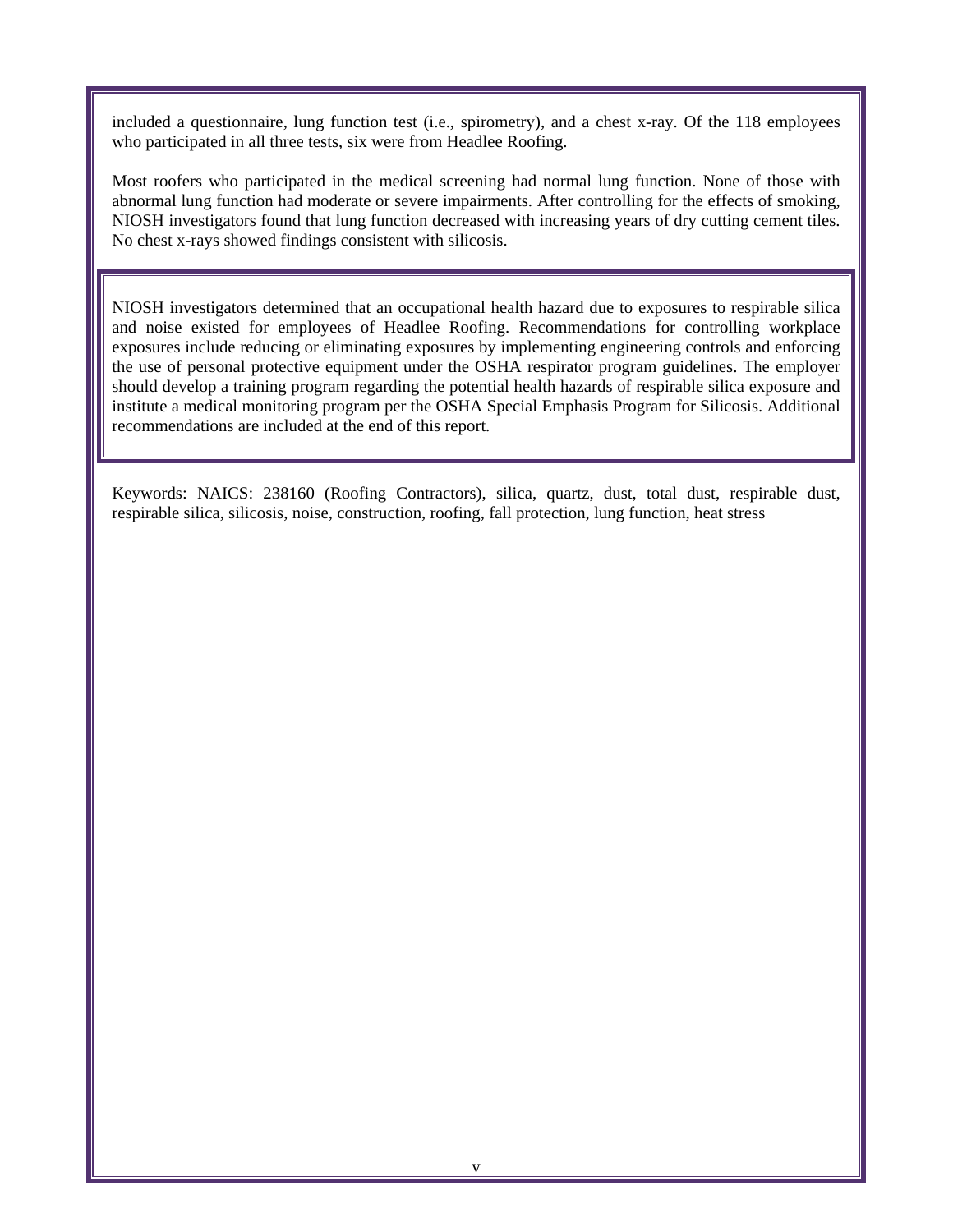# **Table of Contents**

| $\textbf{Noise}\textcolor{red}{}\textcolor{blue}{}\textcolor{blue}{}\textcolor{blue}{}\textcolor{blue}{}\textcolor{blue}{}\textcolor{blue}{}\textcolor{blue}{}\textcolor{blue}{}\textcolor{blue}{}\textcolor{blue}{}\textcolor{blue}{}\textcolor{blue}{}\textcolor{blue}{}\textcolor{blue}{}\textcolor{blue}{}\textcolor{blue}{}\textcolor{blue}{}\textcolor{blue}{}\textcolor{blue}{}\textcolor{blue}{}\textcolor{blue}{}\textcolor{blue}{}\textcolor{blue}{}\textcolor{blue}{}\textcolor{blue}{}\textcolor{blue}{}\textcolor{blue}{}\textcolor{blue}{}\textcolor{blue}{}\textcolor{blue$ |  |
|--------------------------------------------------------------------------------------------------------------------------------------------------------------------------------------------------------------------------------------------------------------------------------------------------------------------------------------------------------------------------------------------------------------------------------------------------------------------------------------------------------------------------------------------------------------------------------------------|--|
|                                                                                                                                                                                                                                                                                                                                                                                                                                                                                                                                                                                            |  |
|                                                                                                                                                                                                                                                                                                                                                                                                                                                                                                                                                                                            |  |
|                                                                                                                                                                                                                                                                                                                                                                                                                                                                                                                                                                                            |  |
|                                                                                                                                                                                                                                                                                                                                                                                                                                                                                                                                                                                            |  |
|                                                                                                                                                                                                                                                                                                                                                                                                                                                                                                                                                                                            |  |
|                                                                                                                                                                                                                                                                                                                                                                                                                                                                                                                                                                                            |  |
|                                                                                                                                                                                                                                                                                                                                                                                                                                                                                                                                                                                            |  |
|                                                                                                                                                                                                                                                                                                                                                                                                                                                                                                                                                                                            |  |
|                                                                                                                                                                                                                                                                                                                                                                                                                                                                                                                                                                                            |  |
|                                                                                                                                                                                                                                                                                                                                                                                                                                                                                                                                                                                            |  |
|                                                                                                                                                                                                                                                                                                                                                                                                                                                                                                                                                                                            |  |
|                                                                                                                                                                                                                                                                                                                                                                                                                                                                                                                                                                                            |  |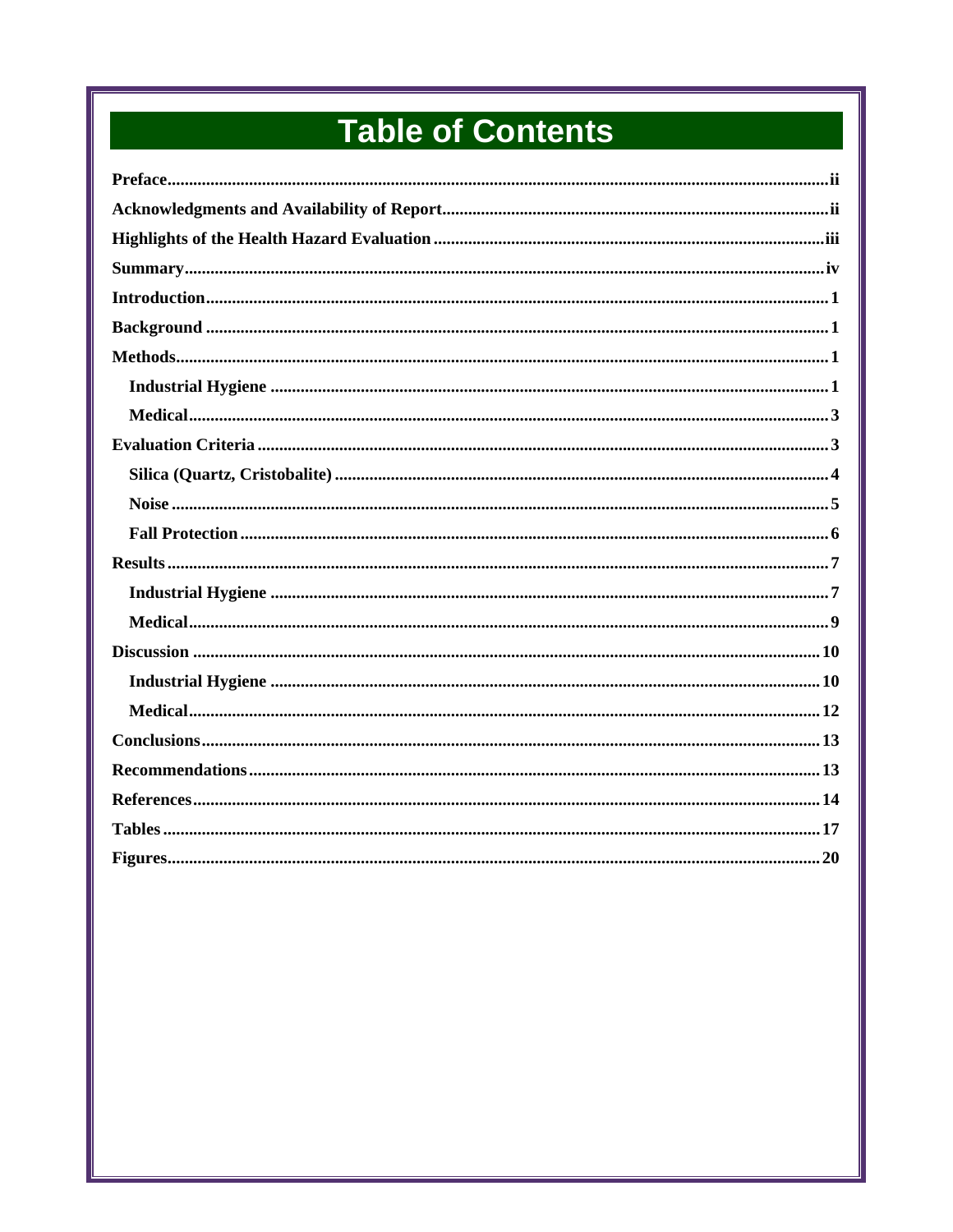### **INTRODUCTION**

On November 15, 2004, the National Institute for Occupational Safety and Health (NIOSH) received a request from the United Union of Roofers, Waterproofers, and Allied Workers Local 135 to conduct a health hazard evaluation (HHE) at Headlee Roofing in Mesa, Arizona. The request listed silica and noise as potential hazards that workers may be exposed to when performing roofing operations.

On January 11–13, 2005, NIOSH investigators conducted a survey at four residential building construction sites in Mesa, Arizona. At that time, they took dust and noise measurements during residential roofing operations. In addition, bulk samples of tile dust were taken to determine the silica content.

The medical screening component of this HHE was conducted on February 22–24, 2005. Participants were asked to complete a medical questionnaire, spirometry, and chest x-ray. This report includes environmental and medical findings for Headlee Roofing employees and group medical findings for all roofers evaluated by NIOSH in a series of four HHEs investigating respirable silica and noise exposure to roofers  $^{1,\overline{2},3}$ 

### **BACKGROUND**

Headlee Roofing provides roofing installation services to residential and commercial properties in the greater Phoenix area. The company employs approximately 75 workers, and Spanish is the primary language for many of these employees.

The work shift is typically 7:00 a.m. to 4:00 p.m. for 5 to 6 days per week, but may start and end earlier during the summer. Roof installation includes three phases. The first phase is laying sticks and paper on the roof, the second is setting the tiles by stacking them in various areas of the roof, and the third is cutting and nailing the tiles in place. The tiles come in various colors and can be molded to look like wood shingles, formed into barrel or S-shapes, or formed to resemble slate. Workers use handheld gas-powered saws equipped with diamond-

tipped blades to cut the tiles and fit them into various parts of the roof (e.g., valleys, hips, cupolas, turrets, around vent pipes, at the ends of the roof, etc.). At the completion of the roof installation, the roof is cleaned of debris by using gas-powered leaf blowers.

# **METHODS**

### *Industrial Hygiene*

The sampling strategy consisted of selecting home sites each day where employees would be cutting and laying tiles throughout the day. Noise measurements and simultaneous full-shift personal breathing zone (PBZ) air samples were collected for total and respirable dust. In addition, on two houses, NIOSH investigators evaluated a local exhaust ventilation (LEV) equipped saw (RedMax® cut-off saw, Model HC510DV) and a non-LEV saw (Partner® cutoff saw, Model K650, typically used by the workers). The LEV-equipped saw had a dust collection mechanism that was belt-driven by the motor. As the revolutions per minute (rpm) increased on the saw, the fan drive belt speed increased and created more air velocity within the dust collection mechanism. A hose and collection bag were attached to the LEVequipped saw to capture the dust. Real-time monitoring of particle size and particle counts was conducted during brief trials of tile cutting with the LEV-equipped saw. Two short-term PBZ air samples each for respirable dust and silica were also collected on the worker cutting tile during LEV-equipped saw and non-LEV saw operations.

A worker was instructed on how to operate the LEV-equipped saw according to the manufacturer's recommendations. For efficient cutting operations and dust collection performance, the manufacturer recommends placing the saw on the cutting surface and pulling it in a backward motion when cutting (not pushing it in a forward direction). On the first day of the evaluation the worker performed cutting operations by placing the saw on the tile and moving it backward as instructed. On the second day of the evaluation the worker operated the LEV-equipped saw the same way that he operated the non-LEV saw, which included making cuts by pushing the saw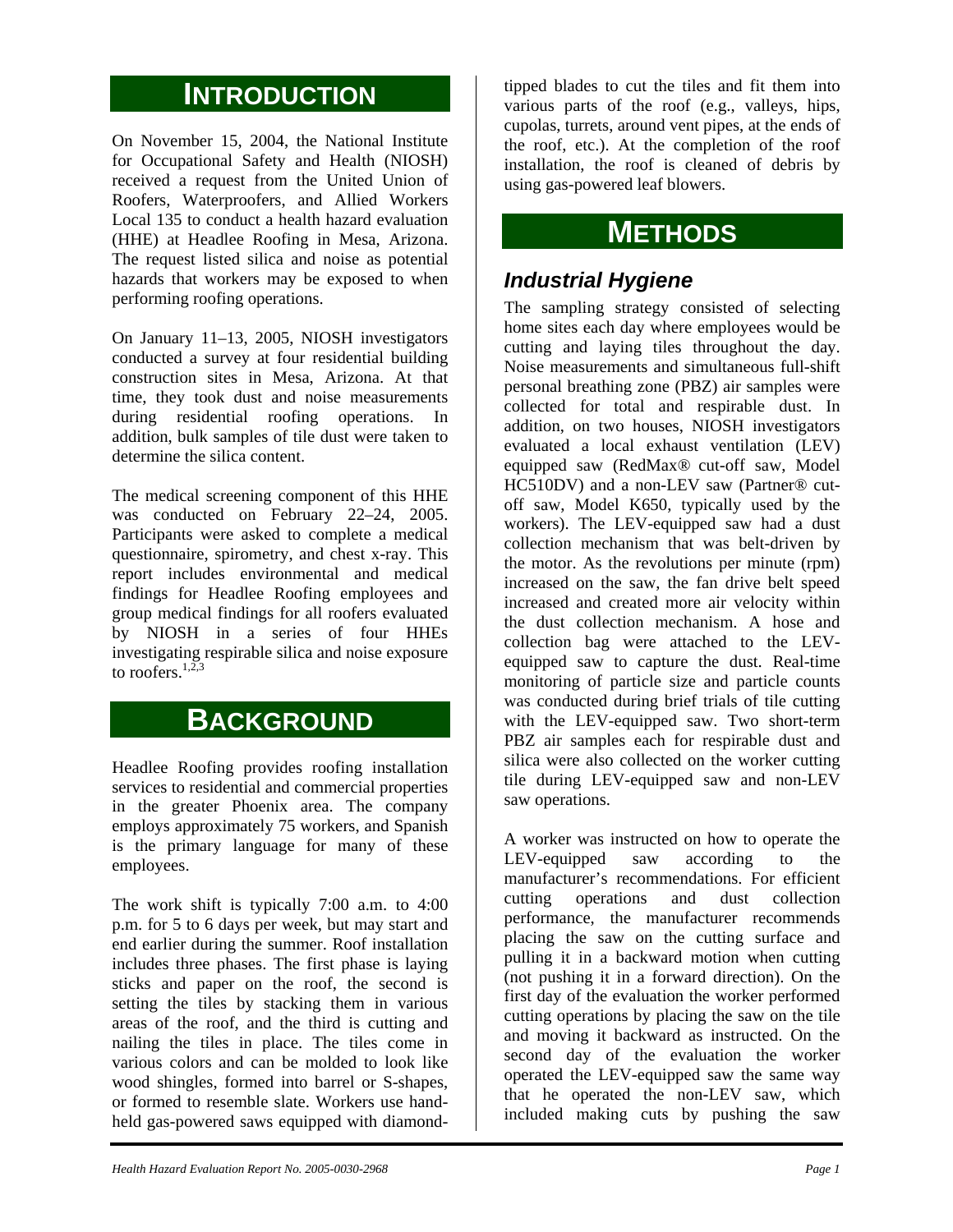forward thus potentially reducing the dust collection potential of the LEV-equipped saw.

Bulk samples of tile dust were also collected at each house. In addition, NIOSH investigators observed fall protection practices as the roofers worked.

### **Noise**

Quest® Electronics Model Q-300 noise dosimeters were used to collect daily noise exposure measurements. The dosimeter was secured on the workers' belts and the dosimeter's microphone attached to their shirt, halfway between the collar and the point of the shoulder. A windscreen provided by the dosimeter manufacturer was placed over the microphone during recordings. The dosimeters were worn by the roofers for their entire work shift. The noise information was downloaded to a personal computer for interpretation with QuestSuite® Professional computer software and the dosimeters were reset for the next day. The dosimeters were calibrated before and after the work shift according to the manufacturer's instructions.

### **Total and Respirable Dust**

Simultaneous PBZ air samples for total and respirable particulate were collected and analyzed according to NIOSH Manual of Analytical Methods (NMAM) methods 0500 and  $0600<sup>4</sup>$  respectively. Samples were collected on 37 millimeter (mm), 5 micrometer (µm) polyvinyl chloride (PVC) filters, at a flow rate of 2 liters per minute (Lpm) for total particulate, and 1.7 Lpm using a 10-mm nylon cyclone preselector for respirable particulate. In addition, the respirable particulate samples were analyzed for silica content by x-ray diffraction using NIOSH method 7500.

### **Particle Size Analysis**

Particulate concentration and particle size data were collected with a real-time light-scattering aerosol spectrometer (Grimm Model 1105, Labortechnik GmbH & CoKG, Ainring, Germany). The aerosol spectrometer measures the size distribution of particles in eight different size ranges. Particles are sized based on the amount of light scattered by individual particles. The aerosol spectrometer operates at a flow rate of 1.2 Lpm. The data collected with the aerosol

spectrometer were downloaded to a Microsoft Excel® spreadsheet. Because the calibration of the aerosol spectrometer varies with aerosol properties, the output of the instrument is viewed as a measure of relative concentration. Integrated samples for total particulate as previously described were collected near the aerosol spectrometer sampling probe and used for calibration purposes. The calibration sample and aerosol spectrometer data were used to obtain a conversion factor. The conversion factor was obtained by taking the total dust sample result and dividing it by the integrated aerosol spectrometer concentration result. The conversion factor was then used to adjust the concentration values to obtain more accurate results.

Using the adjusted data from the aerosol spectrometer, the mass gain, mass fraction (MF), cumulative mass fraction (CMF), CMF less than indicated size, concentration, average respirable fraction, and respirable MF were calculated for each size range. The total percentage of particles in the respirable size range was also calculated as well as the total and respirable concentration values.

### **Particle Counts**

A hand-held particle counter (HHPC-6, ART Instruments, Inc., Grants Pass, Oregon) was used to count particles in six different size ranges (0.3µm, 0.5µm, 0.7µm, 1.0µm, 2.0µm, and 5.0µm). The particle counting data were collected during tile cutting operations with the LEV-equipped saw and the non-LEV saw.

### **Short-Term Respirable Dust and Silica Samples**

Short-term respirable dust samples were collected during LEV-equipped saw and non-LEV saw operations on 37 mm, 5-um PVC filters, at a flow rate of 4.2 Lpm using a highflow respirable cyclone pre-selector (Model GK 2.69, BGI Inc., Waltham, MA). Samples were analyzed gravimetrically and for silica content (by x-ray diffraction) by NIOSH methods 0600 and 7500 respectively.

### **Bulk Samples**

One bulk sample of tile dust was collected at each of the four houses where workers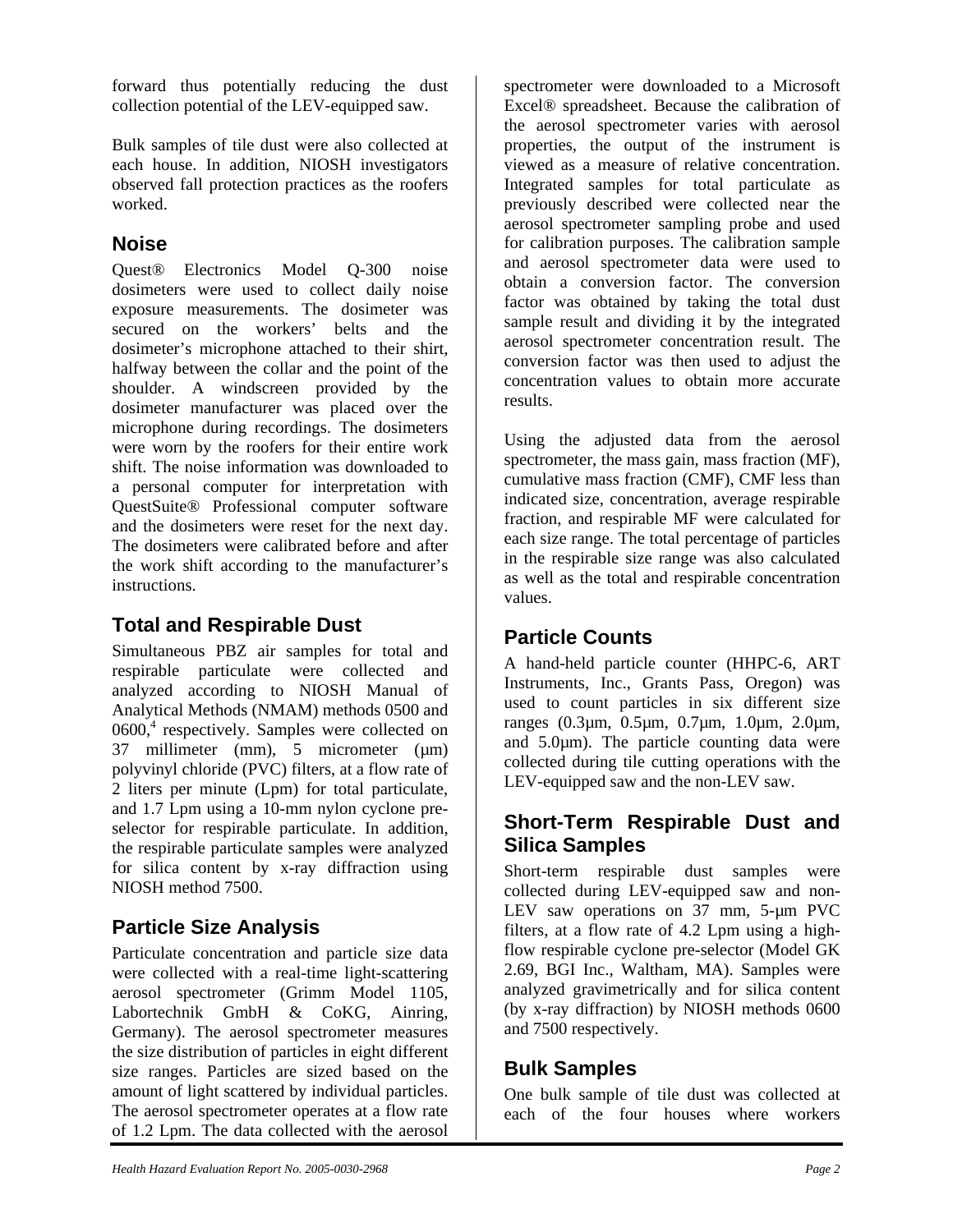performed roofing operations during this survey. The samples were analyzed for silica (quartz and cristobalite) using x-ray diffraction per NIOSH method  $7500<sup>4</sup>$ 

### *Medical*

Medical screening was conducted on February 22–24, 2005. Employees were initially recruited during January 2005. Recruitment flyers in English and Spanish were distributed to all workers present. These flyers explained the purpose of the medical screening and recruited workers with at least 5 years of work experience as a roofer cutting cement roofing tiles. This criterion was chosen based on initial exposure data that indicated levels of respirable silica that could pose a risk for the development of chronic silicosis.

The medical screening consisted of a medical questionnaire, spirometry, and chest x-ray. Informed consent was obtained from all participants in their primary language. To address language and literacy issues, NIOSH personnel read the questionnaire aloud in the participant's primary language. The questionnaire covered past medical, occupational, and smoking history; symptoms that could be consistent with silicosis or other conditions that have been associated with silicosis; and previous medical evaluations.

Spirometry was conducted by NIOSH certified spirometry technicians. Spirometry is a form of lung function testing that measures multiple parameters of an exhaled breath that are then compared to an expected set of values for a participant's age, gender, height, weight, and ethnicity. The two spirometry parameters measured were the FEV1, the forced exhaled volume in one second, and the FVC, the forced vital capacity. The absolute values of the FEV1 and FVC along with their ratio are used to classify findings into obstructive, restrictive, or mixed patterns of lung function. Obstructive patterns are found in diseases such as chronic bronchitis when mucus physically blocks the inside of the airways. Restrictive patterns are found in conditions that prevent full inflation of the lungs as in the case of morbid obesity or fluid in the space between the lungs and the chest cavity.

Participants were coached in their primary language on how to properly perform the exhalation required for this test. Real-time computer displays of each exhalation curve ensured that the runs were technically adequate for interpretation. Computer interpretations of the exhalation curves were reviewed by a NIOSH pulmonologist.

Chest x-rays were performed by technicians with mobile x-ray equipment supplied by Professional Health Services. All x-rays were interpreted by NIOSH certified B-readers in a median read protocol. B-readers are physicians who pass a proficiency test every 4 years to demonstrate the ability to correctly grade workrelated lung disease chest x-rays in accordance with the standardized set of films produced by the International Labor Organization in Geneva, Switzerland. Each x-ray was read by two Breaders. If their interpretations differed, the film was given to a third B-reader, and the final interpretation was taken as the majority opinion.

### **Statistical Analysis**

The data from the medical screening component were analyzed in two ways. The first analysis involved only data from employees of Headlee Roofing. The second analysis used the data from all four contractors. Descriptive statistics were calculated for company-specific data, and linear regression analysis was performed on the combined data set to examine the relationship between years of dry-cutting cement tiles and lung function while controlling for effects of smoking. SAS Version 9.1.3 (Cary, North Carolina) was used for all statistical analysis. The significance level (p) was 0.05.

## **EVALUATION CRITERIA**

As a guide to the evaluation of the hazards posed by workplace exposures, NIOSH field staff employs environmental evaluation criteria for the assessment of a number of chemical and physical agents. These criteria are intended to suggest levels of exposure to which most workers may be exposed up to 10 hours per day, 40 hours per week for a working lifetime without experiencing adverse health effects. It is, however, important to note that not all workers will be protected from adverse health effects even though their exposures are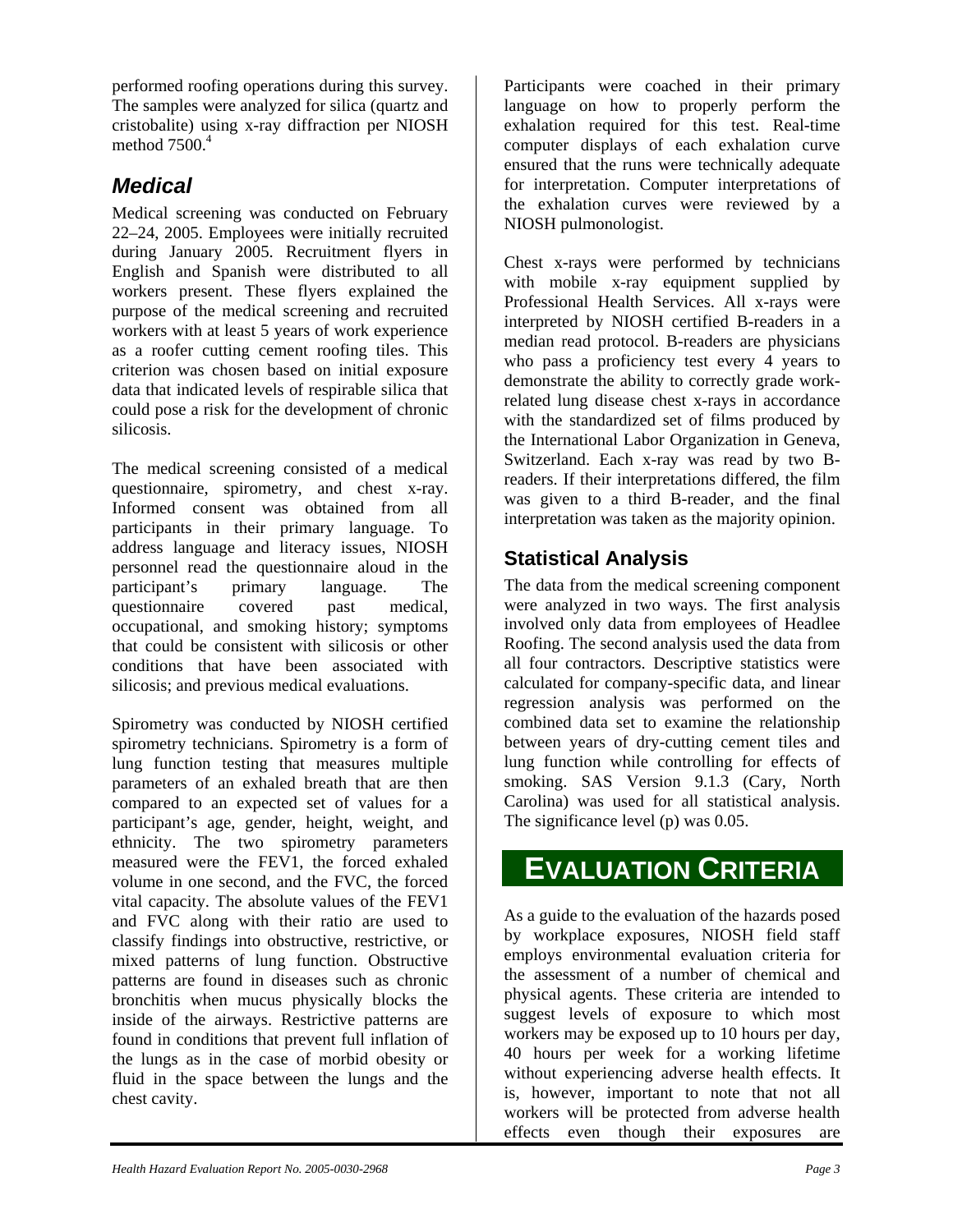maintained below these levels. A small percentage may experience adverse health effects because of individual susceptibility, a pre-existing medical condition, and/or hypersensitivity (allergy). In addition, some hazardous substances may act in combination with other workplace exposures, the general environment, or with medications or personal habits of the worker to produce health effects even if the occupational exposures are controlled at the level set by the criterion. These combined effects are often not considered in the evaluation criteria. Also, some substances are absorbed by direct contact with the skin and mucous membranes, and thus potentially increases the overall exposure. Finally, evaluation criteria may change over the years as new information on the toxic effects of an agent become available.

The primary sources of environmental evaluation criteria for the workplace are: (1) NIOSH recommended exposure limits  $(RELs)$ ,<sup>5</sup> (2) the American Conference of Governmental Industrial Hygienists' (ACGIH®) threshold limit values  $(TLVs@)$ , and (3) the U.S. Department of Labor, Occupational Safety and Health Administration (OSHA) permissible exposure limits  $(PELs)$ .<sup>7</sup> Employers are encouraged to follow the OSHA limits, the NIOSH RELs, the ACGIH TLVs, or whichever are the more protective criteria.

OSHA requires an employer to furnish employees a place of employment that is free from recognized hazards that are causing or are likely to cause death or serious physical harm [Occupational Safety and Health Act of 1970, Public Law 91–596, sec.  $5(a)(1)$ ]. Thus, employers should understand that not all hazardous chemicals have specific OSHA exposure limits such as PELs and short-term exposure limits (STELs). An employer is still required by OSHA to protect their employees from hazards, even in the absence of a specific OSHA PEL.

A time-weighted average (TWA) exposure refers to the average airborne concentration of a substance during a normal 8- to 10-hour workday. Some substances have recommended STEL or ceiling values which are intended to supplement the TWA where there are

recognized toxic effects from higher exposures over the short-term.

### *Silica (Quartz, Cristobalite)*

Silica, or silicon dioxide  $(SiO<sub>2</sub>)$ , occurs in a crystalline or non-crystalline (amorphous) form. In crystalline silica, the  $SiO<sub>2</sub>$  molecules are oriented in a fixed pattern versus the random arrangement of the amorphous form. The more common crystalline forms in workplace environments are quartz and cristobalite, and to a lesser extent, tridymite. Occupational exposures to respirable crystalline silica (quartz and cristobalite) have been associated with silicosis, lung cancer, pulmonary tuberculosis, and airway diseases.

In particular, silicosis is a fibrotic disease of the lung caused by the deposition of fine particles of crystalline silica in the lungs and is the disease most often associated with exposure to respirable crystalline silica. This lung disease, which is sometimes asymptomatic, is caused by the inhalation and deposition of respirable crystalline silica particles which are 10 um or less in diameter. Particles 10 um or below are considered to be respirable particles and classified as those which have the potential to reach the lower portions of the human lung (alveolar region). Although particle sizes 10 µm and below are considered respirable, the human body and its clearance mechanisms are capable of deposition of a certain portion of these sizes before they reach the alveolar region.<sup>8</sup> Symptoms usually develop insidiously, with cough, shortness of breath, chest pain, weakness, wheezing, and non-specific chest illnesses. Silicosis usually occurs after years of exposure (chronic), but may appear in a shorter period of time (acute) if exposure concentrations are very high. Acute silicosis is typically associated with a history of high exposures from tasks that produce small particles of airborne dust with a high silica content. Even though the carcinogenicity of crystalline silica in humans has been strongly debated in the scientific community, the International Agency for Research on Cancer (IARC) concluded in 1996 that there was "sufficient evidence in humans for the carcinogenicity of inhaled crystalline silica in the form of quartz or cristobalite from occupational sources."10 A NIOSH publication also lists several other serious diseases from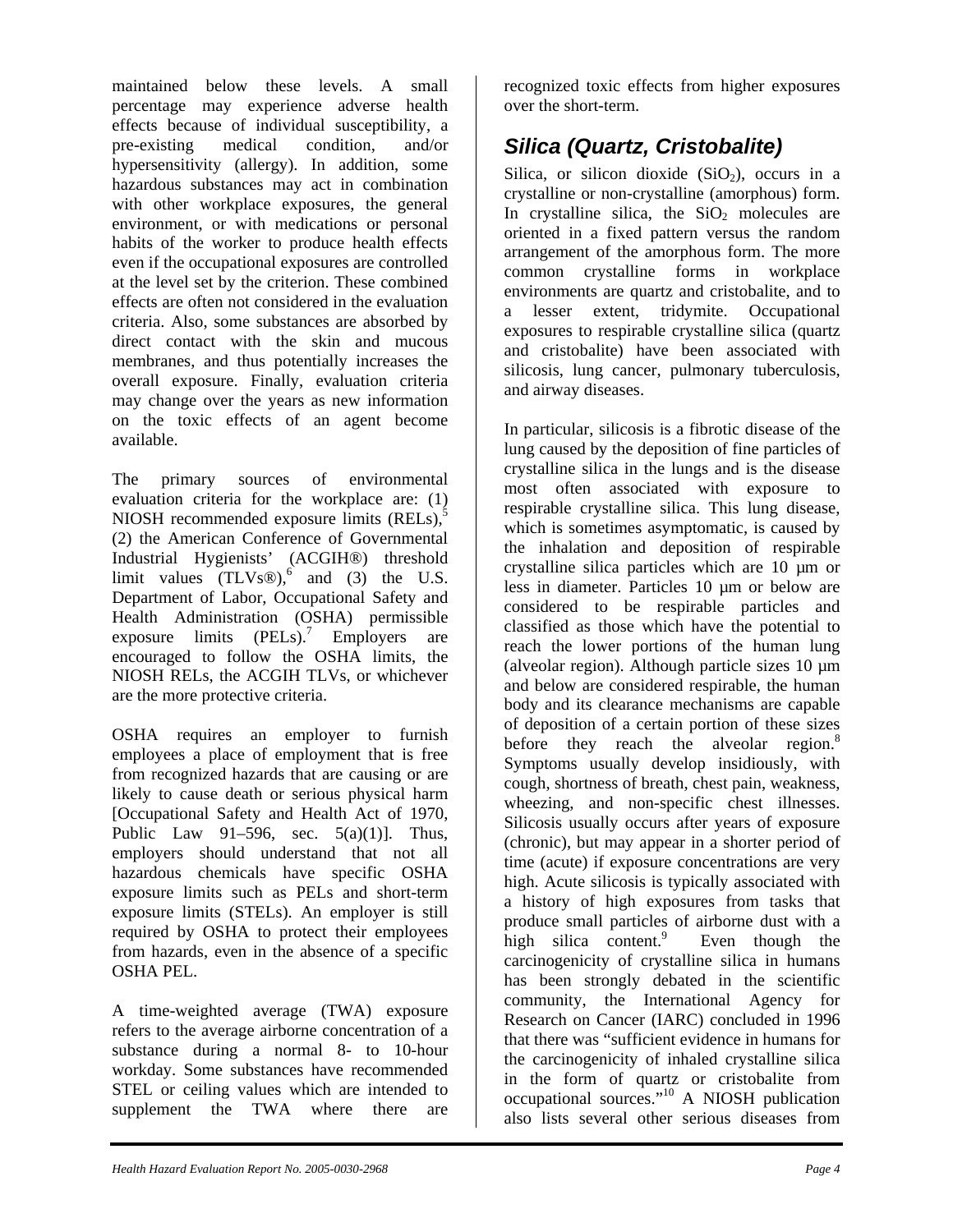occupational exposure to crystalline silica. These include lung cancer and non-carcinogenic disorders including immunologic disorders and autoimmune diseases, rheumatoid arthritis, renal diseases, and an increased risk of developing tuberculosis after exposure to the infectious  $a$ gent. $^{11}$ 

When proper practices are not followed or controls are not maintained, respirable crystalline silica exposures can exceed the NIOSH REL, the ACGIH TLV, or the OSHA PEL.<sup>5,6,7</sup> NIOSH recommends an exposure limit of 0.05 mg/m<sup>3</sup> to reduce the risk of developing silicosis, lung cancer, and other adverse health effects.

The OSHA PEL for respirable dust containing 1% quartz or more in general industry is expressed as an equation:

Respirable PEL = 
$$
\frac{10 \text{ mg/m}^3}{\frac{96 \text{ Silica} + 2}{2}}
$$

If, for example, the dust contains no crystalline silica, the PEL is 5 mg/m<sup>3</sup>, and if the dust is 100% crystalline silica, the PEL is 0.1 mg/m<sup>3</sup>. For tridymite and cristobalite, OSHA uses half the value calculated using the formula for quartz.

The current OSHA PEL for respirable dust containing crystalline silica (quartz) for the construction industry is measured by impinger sampling. The PEL is expressed in millions of particles per cubic foot (mppcf) and is calculated using the following formula: $12$ 

250 mppcf

$$
Respirable PEL =
$$

$$
\%
$$
 Silica + 5

Since the PELs were adopted, the impinger sampling method has been rendered obsolete by gravimetric sampling.<sup>13</sup> OSHA is not aware of any government agencies or employers in this country that are currently using impinger sampling to assess worker exposure to dust containing crystalline silica, and impinger samples are generally recognized as less reliable than gravimetric samples. OSHA currently instructs its compliance officers to apply a conversion factor of 0.1 mg/m<sup>3</sup> per mppcf when

converting between gravimetric sampling and particle count standard when characterizing  $\frac{1}{4}$  construction operation exposures.<sup>14</sup> Arizona OSHA reports respirable dust concentrations in  $mg/m<sup>3</sup>$  even though the workers fall under the OSHA construction standard.<sup>15</sup> Therefore, in this report dust concentrations are presented in mg/m<sup>3</sup> instead of mppcf. The ACGIH TLVs for cristobalite and respirable quartz are 0.025  $mg/m^3$ .

### *Noise*

Noise-induced loss of hearing is an irreversible, sensorineural condition that progresses with exposure. Although hearing ability declines with age (presbycusis) in all populations, exposure to noise produces hearing loss greater than that resulting from the natural aging process. This noise-induced loss is caused by damage to nerve cells of the inner ear (cochlea) and, unlike some conductive hearing disorders, cannot be treated medically. <sup>16</sup> While loss of hearing may result from a single exposure to a very brief impulse noise or explosion, such traumatic losses are rare. In most cases, noise-induced hearing loss is insidious. Typically, it begins to develop at 4000 or 6000 Hertz (Hz) (the hearing range is 20 Hz to 20000 Hz) and spreads to lower and higher frequencies. Often, material impairment has occurred before the condition is clearly recognized. Such impairment is usually severe enough to permanently affect a person's ability to hear and understand speech under everyday conditions. Although the primary frequencies of human speech range from 200 Hz to 2000 Hz, research has shown that the consonant sounds, which enable people to distinguish words such as "fish" from "fist," have still higher frequency components.<sup>17</sup>

The A-weighted decibel (dBA) is the preferred unit for measuring sound levels to assess worker noise exposures. The dBA scale is weighted to approximate the sensory response of the human ear to sound frequencies near the threshold of hearing. The decibel unit is dimensionless, and represents the logarithmic relationship of the measured sound pressure level to an arbitrary reference sound pressure (20 micropascals, the normal threshold of human hearing at a frequency of 1000 Hz). Decibel units are used because of the very large range of sound pressure levels which are audible to the human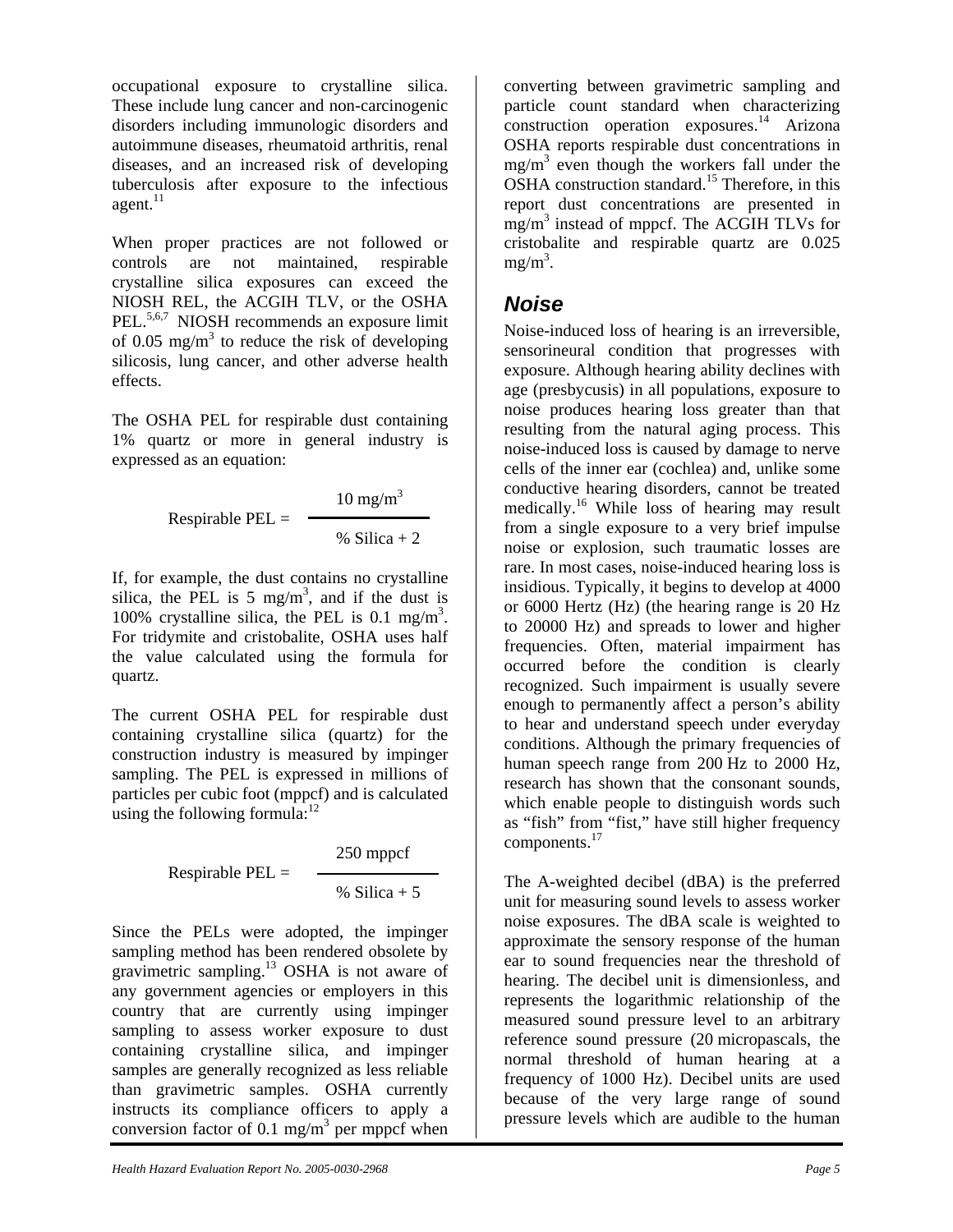ear. Because the dBA scale is logarithmic, increases of 3 dBA, 10 dBA, and 20 dBA represent a doubling, tenfold increase, and hundredfold increase of sound energy, respectively. It should be noted that noise exposures expressed in decibels cannot be averaged by taking the simple arithmetic mean. A TWA exposure refers to the average noise exposure during a normal 8-hour workday.

The OSHA construction standard for occupational noise exposure  $(29 \text{ CFR } 1926.52)^{18}$ stipulates that a worker can be exposed to a maximum of 90 dBA for 8 hours per day. Times permitted at noise levels from 90 to 115 dBA are given in Table D-2 of the standard. These levels are based on a 5-dB time/intensity trading relationship, or exchange rate. This means that a person may be exposed to noise levels of 95 dBA for no more than 4 hours, to 100 dBA for 2 hours, etc. The standard provides a formula to calculate the equivalent noise exposures for conditions where noise levels vary throughout the day:

$$
F(e) = T1/L1 + T2/L2 + ... + Tn/Ln,
$$

where F(e) indicates the equivalent noise exposure factor, T indicates the period of noise exposure at any essentially constant level, and L indicates the duration of the permissible noise exposure at the constant level (Table D-2).

If the value of  $F(e)$  exceeds unity  $(1)$  the exposure exceeds permissible levels. When noise levels exceed the PEL, feasible administrative or engineering controls shall be utilized. If such controls fail to reduce sound levels within the levels of the table, personal protective equipment shall be provided and used to reduce sound levels to less than permissible  $levels.<sup>19</sup>$ 

In August 2002, OSHA published an advanced notice of proposed rulemaking on a hearing conservation program for construction workers.<sup>20</sup> In the notice, OSHA is considering rulemaking to revise the construction noise standards to include a hearing conservation component for the construction industry that provides a similar level of protection to that afforded to workers in general industry. The OSHA general industry standard for occupational exposure to noise (29 CFR

 $1910.95)^{21}$  also specifies a maximum PEL of 90 dBA for 8 hours per day. The regulation, in calculating the PEL, uses a 5-dB time/intensity exchange rate. The duration and sound level intensities can be combined in order to calculate a worker's daily noise dose according to the formula:

$$
Dose = 100 X (C_1/T_1 + C_2/T_2 + ... + C_n/T_n),
$$

where  $C_n$  indicates the total time of exposure at a specific noise level and  $T_n$  indicates the reference duration for that level as given in Table G-16a of the OSHA general industry noise regulation. During any 24-hour period, a worker is allowed up to 100% of his daily noise dose. Doses greater than 100% are in excess of the OSHA PEL.

The OSHA general industry regulation has an additional action level (AL) of 85 dBA; an employer shall administer a continuing, effective hearing conservation program when the 8-hour TWA value exceeds the AL. The program must include monitoring, employee notification, observation, audiometric testing, hearing protectors, training, and record keeping. All of these requirements are included in 29 CFR 1910.95, paragraphs (c) through (o). In conclusion, the OSHA noise standard states that when workers are exposed to noise levels in excess of the OSHA PEL of 90 dBA, feasible engineering or administrative controls shall be implemented to reduce the workers' exposure levels.

NIOSH, in its Criteria for a Recommended Standard, $^{22}$  and the ACGIH propose exposure criteria of 85 dBA as a TWA for 8 hours, 5 dB less than the OSHA standard. The criteria also use a more conservative 3-dB time/intensity trading relationship in calculating exposure limits. Thus, a worker can be exposed to 85 dBA for 8 hours, but to no more than 88 dBA for 4 hours or 91 dBA for 2 hours. Twelve-hour exposures have to be 83 dBA or less according to the NIOSH REL. Like the PEL, a worker is allowed a daily noise dose of up to 100% during a 24-hour period under these criteria.

### *Fall Protection*

The OSHA safety and health regulation for construction, section  $1926.501(b)(13)$ ("Residential Construction"), states that if an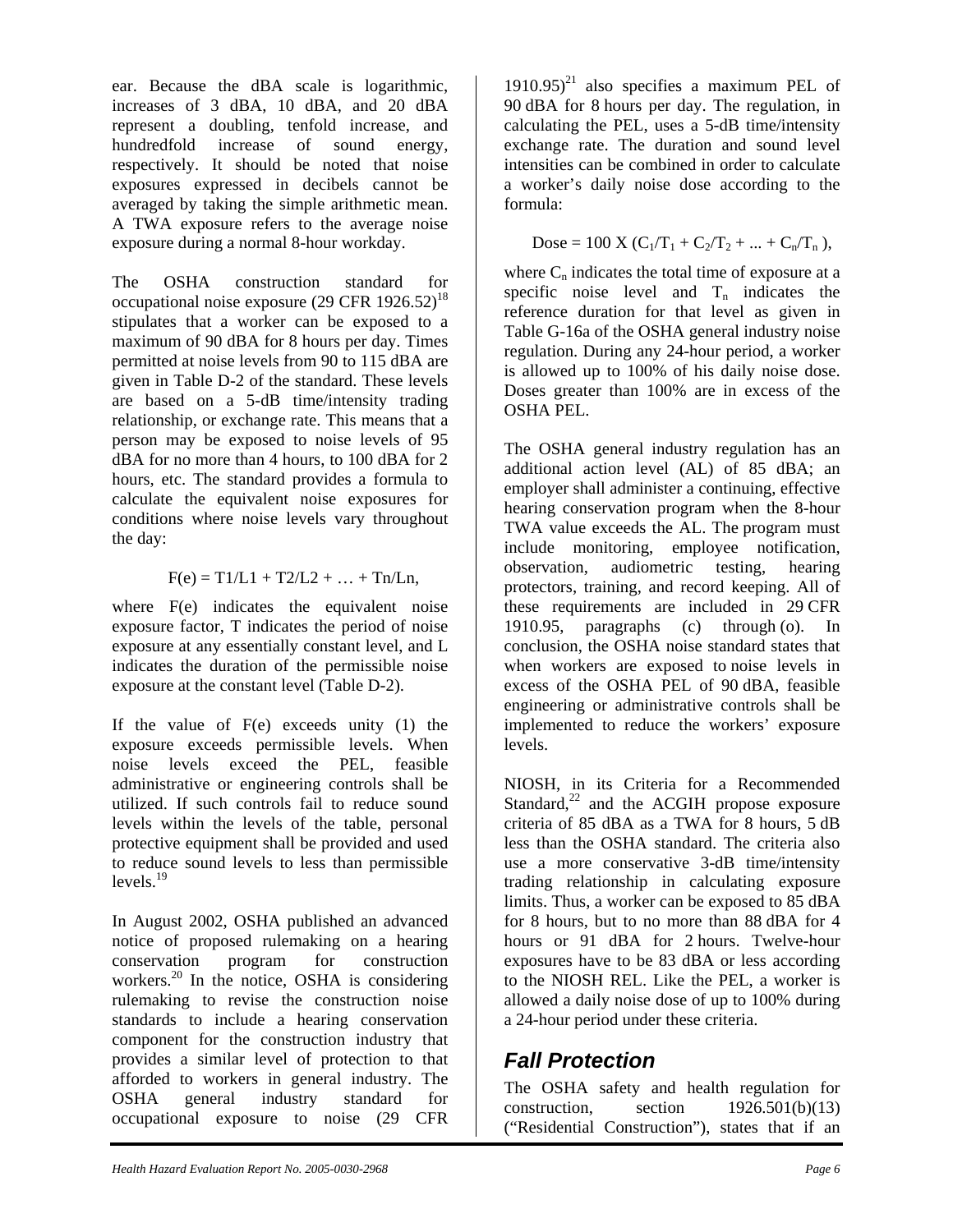employee is exposed to falling 6 feet (1.8 meters) or more from an unprotected side or edge, the employer must select a guardrail system, safety net system, or personal fall arrest system to protect the worker.<sup>23</sup> Fall protection for residential construction has certain tasks identified that may be performed without the use of conventional fall protection provided the employer follows all guidelines in Appendix E of Subpart M covered in OSHA Instruction STD 3.1, "Interim Fall Protection Compliance Guidelines For Residential Construction." An employer does not have to demonstrate that conventional fall protection is not feasible before using these procedures. A fall protection plan is required but it does not have to be written nor does it have to be specific to the job site.

### **RESULTS**

### *Industrial Hygiene*

#### **Noise**

The Quest dosimeters collect data so that one can directly compare the information with the three different noise criteria used in this survey, the OSHA PEL (same PEL criterion for both construction and general industry) and AL, and the NIOSH REL. The OSHA criteria use a 90 dBA criterion and 5-dB exchange rate for the PEL and AL. The difference between the two is the threshold level employed, with a 90 dBA threshold for the PEL and an 80 dBA threshold for the AL. The threshold level is the lower limit of noise values included in the calculation of the criteria; values less than the threshold are ignored by the dosimeter. The NIOSH criterion differs from the OSHA criterion in that the criterion is 85 dBA, the threshold is 80 dBA, and it uses a 3-dB exchange rate. Because of the different 8-hour criteria and exchange rates, the dose equations used to calculate the equivalent TWA values are different for the NIOSH and OSHA criteria. The OSHA dose equation is:

 $TWA = 16.61 \times log_{10} (Dose/100) + 90$ ,

and the NIOSH equation is:

 $TWA = 10.00 \text{ x } log_{10} (Dose/100) + 85.$ 

Because of these criteria differences, different equivalent TWA values will be calculated for the same noise environment.

Each roofing crew was composed of 1 to 4 roofers. Portable Partner® K650 Active III or Stihl® TS 400 cut-off saws with 12" diamondtipped blades designed to cut concrete and masonry were taken up on the roof by each of the crews. A Homelite® Yard Broom II leaf blower was used by the January 12 crew. One of the four crews was observed wearing foam E.A.R.® hearing protection devices (HPDs) while on the roof. Noise data are presented in Table 1 for the 3 survey days. Full-shift TWA noise values (based on the recorded time) calculated according to the three criteria revealed that the NIOSH REL was exceeded for all seven measurements. The exposures for the roofers ranged from 93.4 to 99.8 dBA. For the two OSHA criteria, levels for two employees exceeded the PEL of 90 dBA, and levels for all seven employees exceeded the AL of 85 dBA.

### **Total and Respirable Dust**

Nine PBZ total dust and eight PBZ respirable dust samples were collected on workers as they performed roofing operations. Some workers performed cutting operations more than others during the evaluation. Table 2 shows the concentrations of total dust in the PBZ samples. Table 3 shows the concentrations of respirable dust. The PBZ total dust concentrations ranged from 1.8 to 12 mg/m<sup>3</sup>, with a mean of 7.1 mg/m3 . The 8-hour TWAs for the total dust samples ranged from 1.2 to 5.4 mg/m<sup>3</sup>. The eight PBZ respirable dust concentrations ranged from 0.32 to 1.8 mg/m<sup>3</sup> with a mean of 1.3 mg/m<sup>3</sup>. The 8-hour TWAs for respirable dust ranged from 0.2 to 1.8  $mg/m<sup>3</sup>$ . In addition, two area total dust samples located on the ground at breathing zone height were collected at the front and side of the house, and one respirable dust sample was collected on the ground at breathing zone height at the front of the house. These samples were collected to determine dust and silica concentrations at ground level where other construction workers may be working around the house. The two area total dust samples collected at ground level (at breathing zone height) indicated concentrations of 0.40 and  $0.028$  mg/m<sup>3</sup>. The respirable dust sample collected at the ground level (at breathing zone height) indicated a concentration of 0.024  $mg/m<sup>3</sup>$ . All of the concentrations were well below all applicable occupational exposure levels.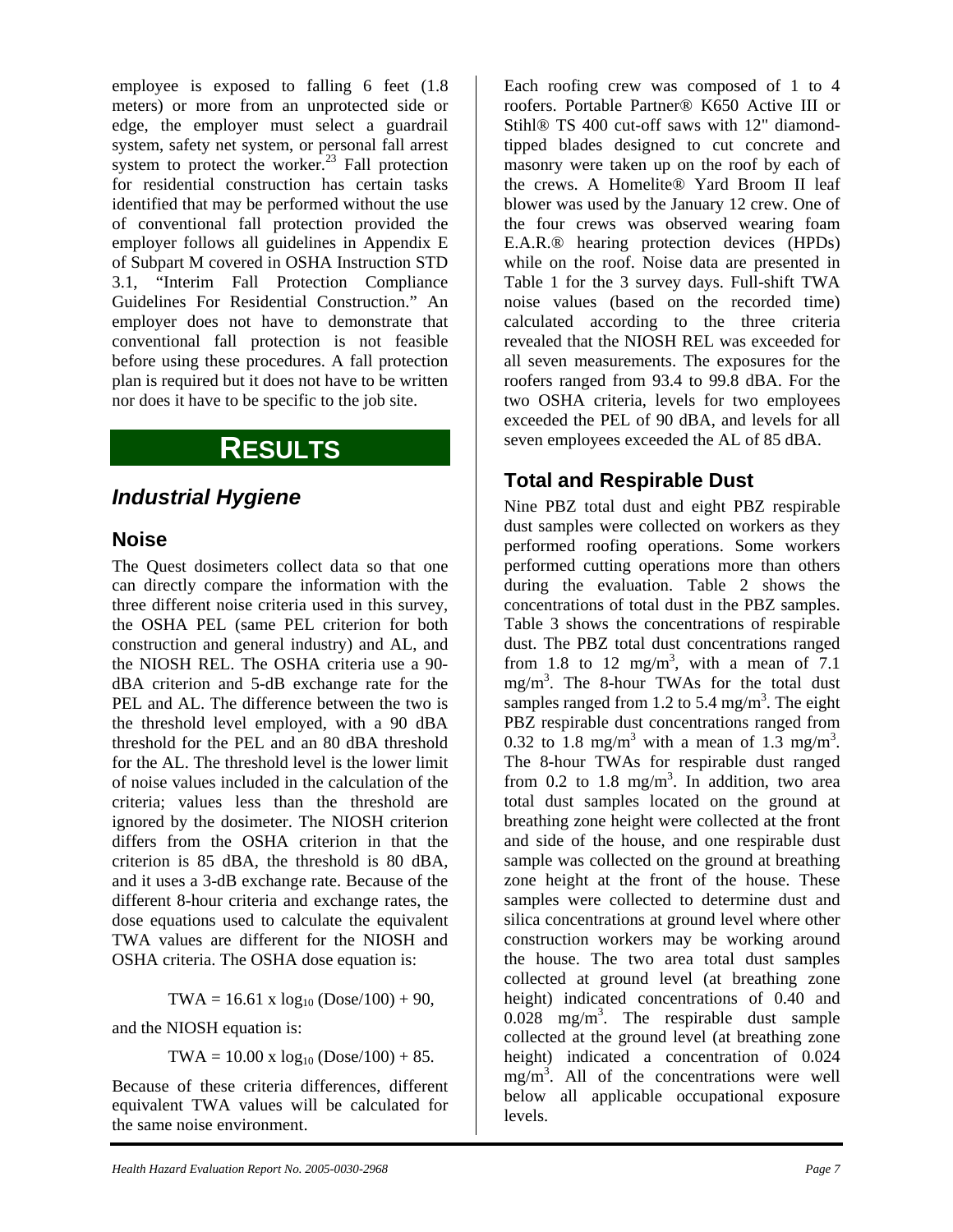Results of the silica analyses are also presented in Table 3. The quartz content in the respirable dust samples ranged from 12.9% to 21.7%. Seven of eight respirable dust 8-hour TWA sampling results exceeded the general industry OSHA PEL, and the NIOSH and ACGIH criteria. Two samples exceeded the construction industry OSHA PEL. The NIOSH and ACGIH exposure criteria are based on the respirable silica concentration in the sample.

### **Particle Size Analysis**

See Tables 4–7 for the particle size analysis data. On the first day of the evaluation (January 11, 2005), particle size analysis was conducted during cutting operations for approximately 22 minutes with the LEV-equipped saw and approximately 15 minutes with the non-LEV saw. The total dust air sample concentration was  $23 \text{ mg/m}^3$  during cutting operations with the LEV-equipped saw. The particle size analysis indicated that 10% of the concentration was in the respirable size range, which provides a respirable concentration of 2.3 mg/m<sup>3</sup>. The mass median aerodynamic diameter (MMAD) was 13 µm (MMAD is the particle size where 50% of the particles are larger and 50% of the particles are smaller in diameter) with a geometric standard deviation (GSD) of 2.2 during operations with the LEV-equipped saw. The total dust air sample result obtained during cutting operations with the non-LEV saw indicated a concentration of  $33 \text{ mg/m}^3$ . The particle size analysis conducted during operations with the non-LEV saw had an MMAD of 14.2 µm and a GSD of 2.0, with 7% in the respirable size range (respirable concentration of 2.3 mg/m<sup>3</sup>). When comparing the LEV-equipped saw to the non-LEV saw operations, NIOSH investigators noted a 30% reduction in total dust concentrations and a 4% reduction in respirable dust concentrations. Table 8 summarizes these results.

During the LEV-equipped saw operation on January 12, 2005, an area air sample was not collected in conjunction with the direct reading monitor due to air sampling pump failure. During this time period the same conversion factor obtained on January 11, 2005 with the LEV-equipped saw was used to adjust the dust monitor data.

Particle size analysis was conducted the second day of the evaluation (January 12, 2005) during cutting operations for approximately 29 minutes with the LEV-equipped saw and approximately 21 minutes for operations with the non-LEV saw. The dust monitor total dust concentration collected during tile cutting operations with the LEV-equipped saw was  $45 \text{ mg/m}^3$ . The MMAD was 14.5 µm and the GSD was 2.0. Seven percent of the concentration was in the respirable size range (respirable concentration of  $3.2 \text{ mg/m}^3$ ). Sampling during the non-LEV saw operations showed a total dust concentration of  $57 \text{ mg/m}^3$ , MMAD of 14.9 µm, and a GSD of 1.9, with 5% of the concentration falling within the respirable size range (respirable concentration of 3.0 mg/m<sup>3</sup>). There was a 21% reduction in total dust concentrations and a slight increase in respirable dust concentrations when comparing the LEV-equipped saw versus the non-LEV saw operations. However, because of the limited amount of dust concentration data, a complete assessment of the control's effectiveness could not be made.

### **Particle Counts**

The particle counting data collected on the first day of our evaluation (01/11/05) showed reductions of 33% (at the particle size of 0.3  $\mu$ m) to 57% (at the particle size of 10  $\mu$ m) with the LEV-equipped saw compared to the non-LEV saw. The particle counting data collected the second day of our evaluation (01/12/05) showed smaller reductions of 5% at the particle size of 0.3 µm, and 7% at 10 µm. However, data analysis on the other size ranges between 0.3 and 10 µm showed increases in the particle counts when comparing the LEV-equipped saw data with the non-LEV saw data.

### **Short-Term Respirable Dust and Silica Samples**

Short-term respirable samples were collected during LEV-equipped saw and non-LEV saw operations. On the first day, the short-term sample collected during LEV-equipped saw operations had a respirable dust concentration of  $5.\overline{3}$  mg/m<sup>3</sup> and a respirable silica concentration of 0.75 mg/m<sup>3</sup>. During non-LEV saw operations the respirable dust concentration was 5.3 mg/m<sup>3</sup> and the respirable silica concentration was 0.74  $mg/m<sup>3</sup>$ .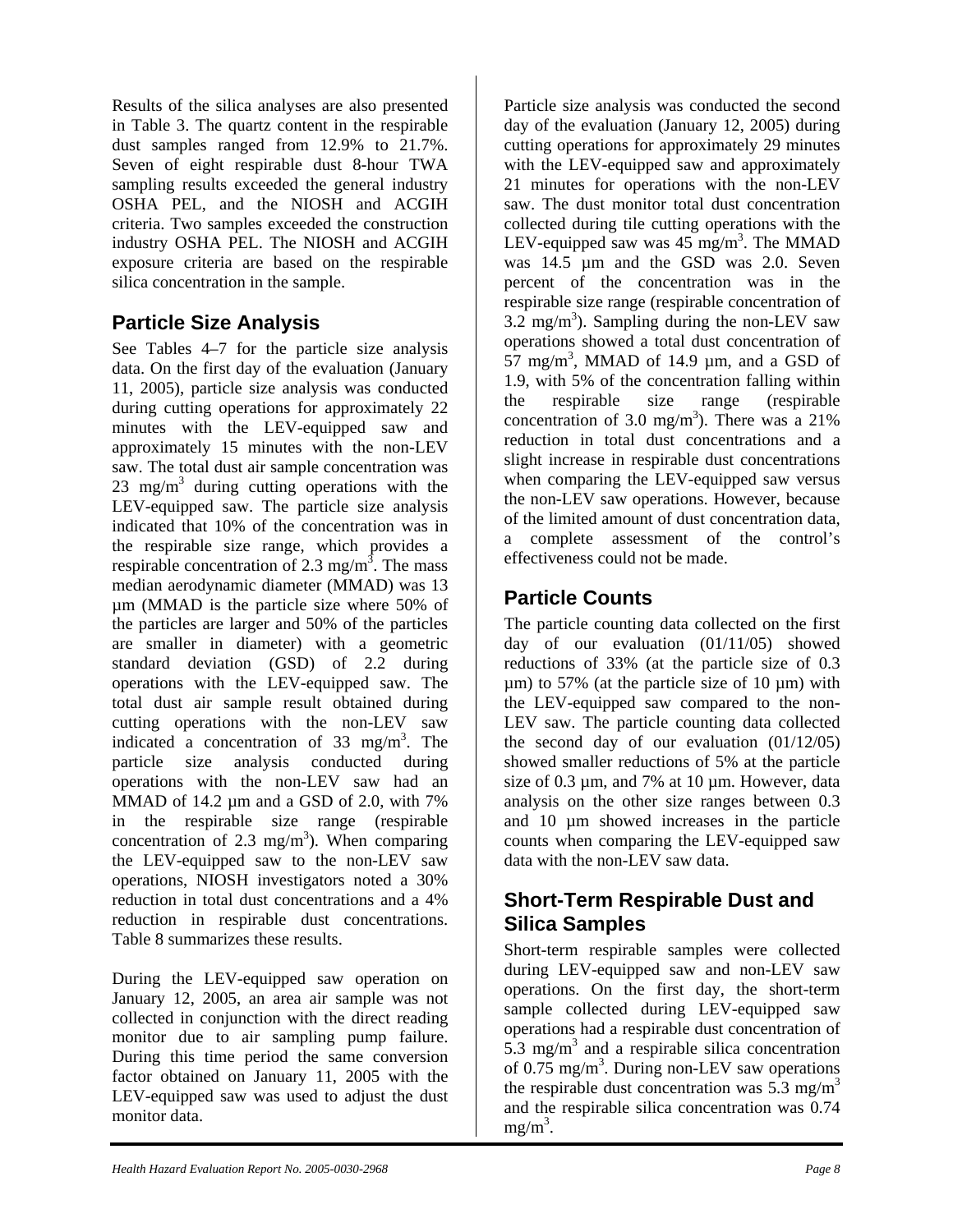On the second day the short-term sample collected during LEV-equipped saw operations had a respirable dust concentration of 5.3 mg/m<sup>3</sup> and a respirable silica concentration of 1.1 mg/m3 . During non-LEV saw operations the respirable dust concentration was  $17 \text{ mg/m}^3$  and the respirable silica concentration was 2.2  $mg/m<sup>3</sup>$ .

#### **Bulk Samples**

Bulk samples of tile dust contained 13% to 24% quartz. Cristobalite was not detected in any of the bulk samples.

### **Fall Protection**

Employees were consistently observed working without fall protection during this evaluation.

### *Medical*

#### **Results for Headlee Roofing Employees**

*Medical questionnaire:* Six employees of Headlee Roofing involved in cement tile installation participated in the medical screening. The mean age was 44 (range 25 to 58) years. One third identified themselves as Hispanic. Four participants were current or former smokers. The mean number of years dry cutting was 16 with a range of 8 to 25 years for the five Headlee employees who were reached by phone.

One Headlee employee reported shortness of breath while walking fast. He was a smoker. No employees reported shortness of breath requiring them to walk more slowly on level ground than others of similar age or getting short of breath while at work. These categories were not mutually exclusive, and employees could answer more than one.

*Spirometry:* One Headlee participant had abnormal spirometry results. This abnormality was categorized as a borderline obstructive pattern. This participant was the one who reported shortness of breath on the questionnaire.

*Chest x-ray:* No chest x-rays were interpreted as consistent with silicosis. None required

immediate notification for other abnormalities. Two had non-specific findings noted by the Breader, which included calcified granulomas or nodes on one film and a note of scar tissue on a second. These results were relayed to the participants in their notification packets.

Further statistical analysis was not performed due to the small number of participants from Headlee. However, since the work conditions, job tasks, and materials used were similar for all four contractors, the results obtained from the analysis of the grouped results (i.e., a slight decrease in both spirometry parameters versus years roofing) are relevant to each company.

### **Grouped Results for all Four Roofing Contractors**

One hundred eighteen participants completed all three testing stations: medical questionnaire, spirometry, and chest x-ray. An additional five completed only one or two stations.

*Medical questionnaire:* All participants were male and between the ages of 19–58 years. The mean age of all participants was 32 years. One hundred eight (91%) identified themselves as Hispanic. Thirty-three (30%) were current smokers and 39 (36%) were former smokers. When reviewing the questionnaire, investigators noted apparent confusion regarding the responses to the question that asked for duration of dry cutting. Therefore, NIOSH investigators attempted to contact all the participants by phone using Spanish-fluent NIOSH personnel to confirm responses. Of the 123 participants, they were only able to reach 68. For the participants who were reached by phone, the mean duration of dry cutting was 7.5 years with a range of 0 to 27 years.

Nineteen (16%) reported some shortness of breath. Of the nineteen, eleven reported shortness of breath while at work, two reported that their shortness of breath made doing their job tasks difficult, and three sought treatment for shortness of breath. The diagnoses given to those who were treated included sinusitis/pneumonia, asthma, and "smoking related" disease.

The medical questionnaire included inquiries regarding participants' past exposure to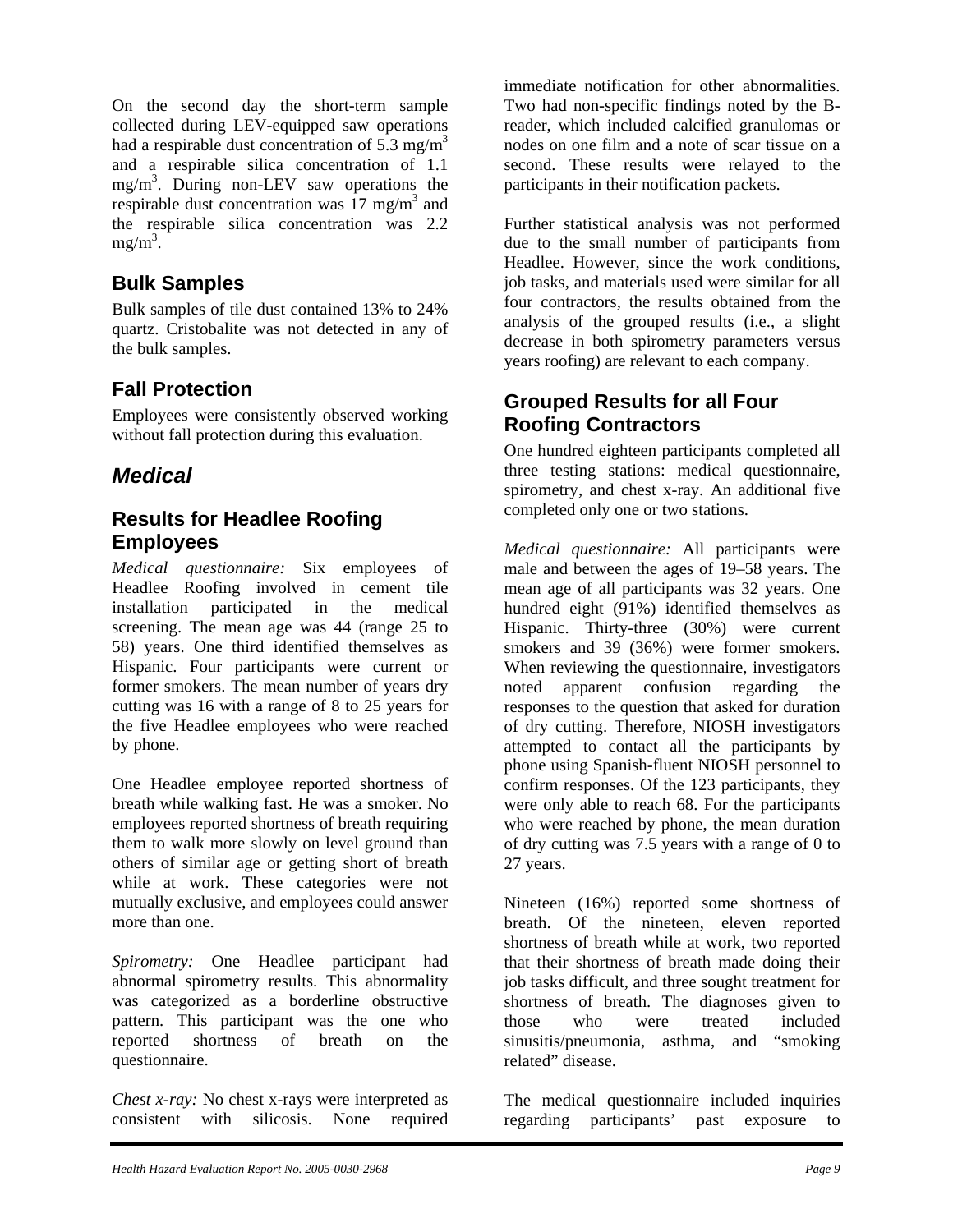mycobacterium tuberculosis (TB) and any subsequent diagnosis of this infection. These questions were included because persons with silicosis have an increased risk for developing active TB infection after exposure to the TB bacterium. Two had a self-reported history of a positive TB skin test, but none reported a prior diagnosis of TB. (We did not inquire about BCG [Bacillus of Calmette and Guerin] vaccination status, which may produce a false positive skin test for TB.) No participant had a prior diagnosis of silicosis, scleroderma, or systemic lupus erythematosis. Positive responses came in for rheumatoid arthritis (1) and renal disease (2). Scleroderma, sarcoidosis, systemic lupus erythematosis, rheumatoid arthritis, and renal disease have been associated with silicosis in the medical literature.

*Spirometry:* Eighteen (15%) of the combined group of participants had abnormal spirometry results: three had borderline restrictive patterns, ten had borderline obstructive patterns, four had mild restrictive patterns, and one had a mild obstructive pattern. One participant could not generate acceptable curves for analysis. No participants had moderate or severe impairments on their spirometry results.

When controlling for smoking, there was a 0.6% decrease in the percent predicted FEV1 per year of dry cutting (p=0.054) and a 0.3% decrease in the percent predicted FVC per year dry cutting (p=0.35) for the 58 participants having data for years dry cutting, smoking status, and spirometry. These 58 participants represented those employees whose employment was confirmed by a second telephone interview. The variable "years dry cutting" was used as a marker for years of exposure to respirable silica. Because percent predicted values were used, normal decreases in lung function that occur with age were already taken into account.

*Chest x-ray:* All 121 chest x-rays were read as technically adequate by the B-readers. No chest x-rays had a profusion score of 1/0 or higher, which is needed for that film to be read as consistent with silicosis. Nineteen participants (16%) were notified of non-silicosis related findings on their chest x-rays that could indicate the presence of a potential malignancy, infectious process, or structural abnormality.

All employees who participated in the medical screening component received a packet containing the following: a letter in both English and Spanish explaining in lay terms the results of their spirometry and chest x-ray, advising them if any further action was needed based on those results, recommending that they show the results of this testing to their family doctors, give their family doctor a copy of the "What Physicians Need to Know" document included in the packet, and advice to stop smoking if they were current smokers; copies of the actual spirometry results (flow chart and interpretation) and B-reading interpretation forms; a copy of the NIOSH publication No. 2004-108 "Silicosis-Learn the Facts" which is a booklet having English and Spanish texts; and lastly, a copy of the New Jersey Department of Health document "What Physicians Need to Know About Occupational Silicosis and Silica Exposure Sources" in both English and Spanish.

### **DISCUSSION**

### *Industrial Hygiene*

All members of the roofing crew were exposed to excessive levels of noise on the surveyed days, according to the NIOSH criterion. Use of the saw influenced the exposures (Figures 1–7). Saw use resulted in noise levels greater than 100 dBA, while periods when the saws were turned off had noise levels closer to 80–90 dBA.

NIOSH investigators observed no HPD use in three of the four crews. Because the noise output of the portable saws is so intense, an HPD with a large noise reduction rating  $(NRR)^{24}$  value would be necessary to adequately protect the employee during the time when the saw was on. However, during times when gas-powered tools were not operational, the employee would most likely be overprotected to the 80–90 dBA exposures. Realistically, this would mean that the roofers would have difficulty hearing important signals, including conversations, during times when they were not overexposed to noise if they did not remove their HPDs each time that no saws were in use on the roof. A more appropriate HPD would be one that responds to the ambient noise environment and amplifies signals during periods of low noise exposure and attenuates during period of high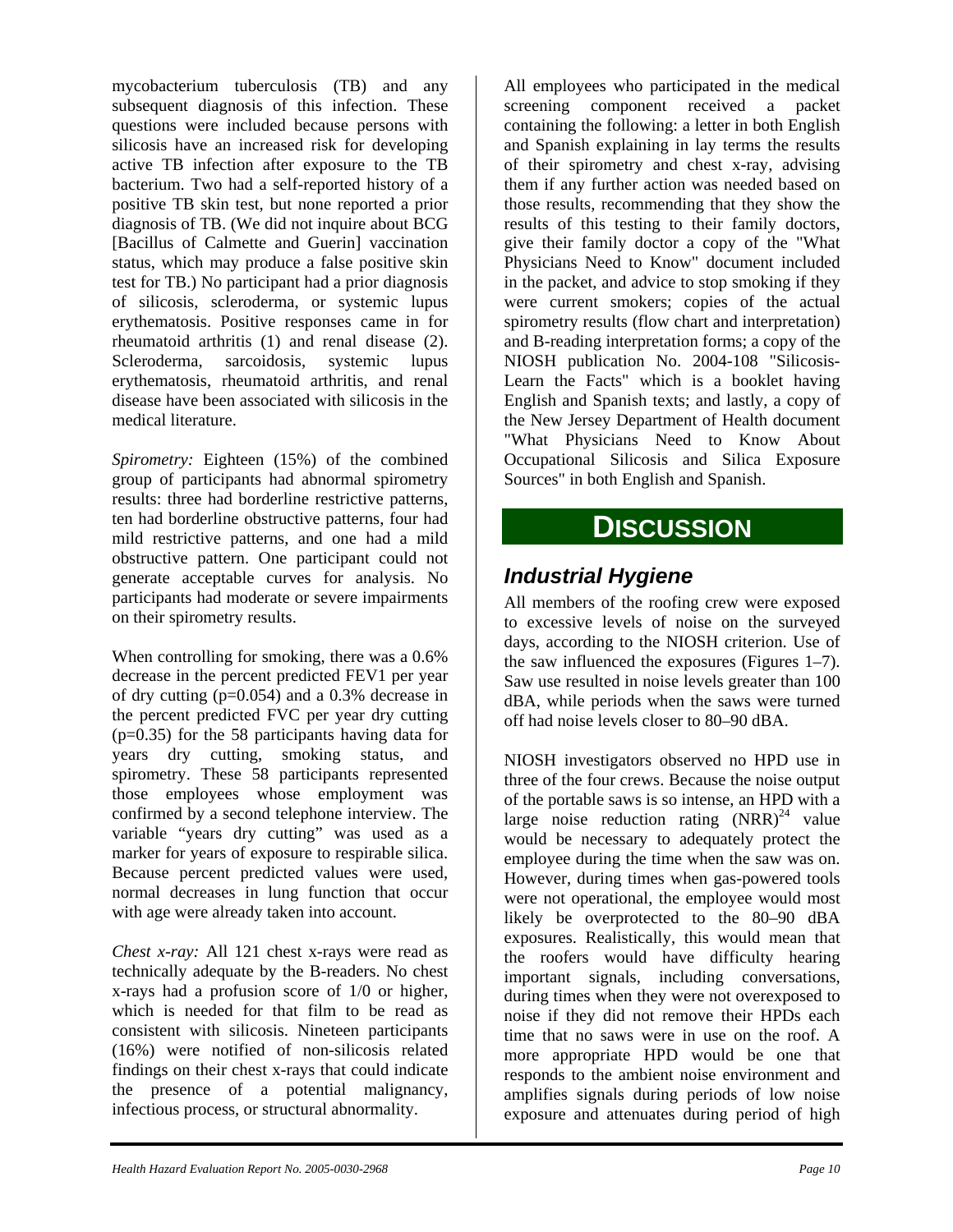exposure. Most of the devices of this type are configured as ear muffs which may pose additional problems in the high temperature environment in which these roofers work.

The cement tiles used in this evaluation contain crystalline silica, and workers were exposed to silica concentrations in excess of the occupational exposure limits; therefore, a control system or program should be in place to prevent recurring high exposures. This system, in order of preference, can consist of engineering controls (e.g., wet cutting or use of saws equipped with local exhaust ventilation), work practice changes (e.g., positioning employees during tile cutting and roof cleaning to take advantage of wind and natural dilution ventilation, or implementing employee rotation for tile cutting jobs), and personal protective equipment (PPE). NIOSH recommends substituting less hazardous materials for crystalline silica whenever feasible. In addition, appropriate respiratory protection should be used when source controls cannot keep exposures below the REL or in the interim until such controls are in place. Medical surveillance of exposed employees should also be performed for evaluation of conditions related to silica exposure. $25$ 

When comparing the LEV-equipped saw operations with the non-LEV saw operations, the limited real-time data and the short-term sample data indicated conflicting results. Particle sizing data indicated reductions of total dust and just a slight reduction of respirable dust on the first day and a slight increase in respirable dust on the second day. Particle counting data indicated reductions in particle counts during LEVequipped saw operations on the first day (when compared to non-LEV saw operations). However, on the second day, particle counting data indicated only slight reductions for two particle sizes  $(0.3 \mu m)$  and 10  $\mu m$ ) and indicated increases in particle counts for the other size ranges when comparing LEV-equipped saw versus non-LEV saw operations. Short-term sample results did not indicate reductions in respirable dust or respirable silica concentrations when comparing LEV-equipped saw to non-LEV saw operations on the first day. However, short-term sample results obtained when using the LEV-equipped saw for the second day indicated reductions for respirable dust and

respirable silica concentrations. The data do not indicate that the LEV-equipped saw was effective at controlling worker exposures to acceptable respirable silica concentrations. The manner by which the saw was used did not affect its ability to capture and control the dust. Because of the limited amount of dust concentration data a complete assessment of the control's effectiveness could not be made. However, the reductions seen with some of the data indicate a potential to reduce exposures with saws equipped with LEV. Therefore, further research and evaluations of saws equipped with LEV are needed to identify more efficient control options and to help reduce exposures to respirable silica in this environment.

The best way to control worker exposures in the workplace would be substituting a less hazardous material in place of the hazardous material or using engineering controls to reduce exposures to acceptable concentrations. Less effective methods of reducing worker exposures would include administrative controls (e.g., job rotation and limiting the time a worker performs operations with hazardous material) and PPE (i.e., respirators).

Using a less hazardous material that does not contain silica whenever possible and feasible will help eliminate or minimize the amount of tile-cutting operations. Minimizing the amount of cutting will help reduce worker exposures to respirable silica. When cutting of cement tile is necessary, an appropriate engineering control (e.g., wet cutting or use of saws equipped with LEV) should be used. Thorpe et al. evaluated wet methods and LEV for use with hand-held cut-off saws when cutting concrete slabs. They found that a minimum flow rate of about 0.5 liters of water per minute was required to optimize dust suppression, and that LEV was also effective (they did not test the control device used in this report).<sup>26</sup> Yereb demonstrated the effectiveness of water for reducing silica exposures when brick and block were cut using a stationary masonry saw.27

Respiratory protection, in the form of filtering facepiece (disposable) respirators, was available on the crew trucks and was observed in use by a couple of employees. Respiratory protection should be worn until engineering controls and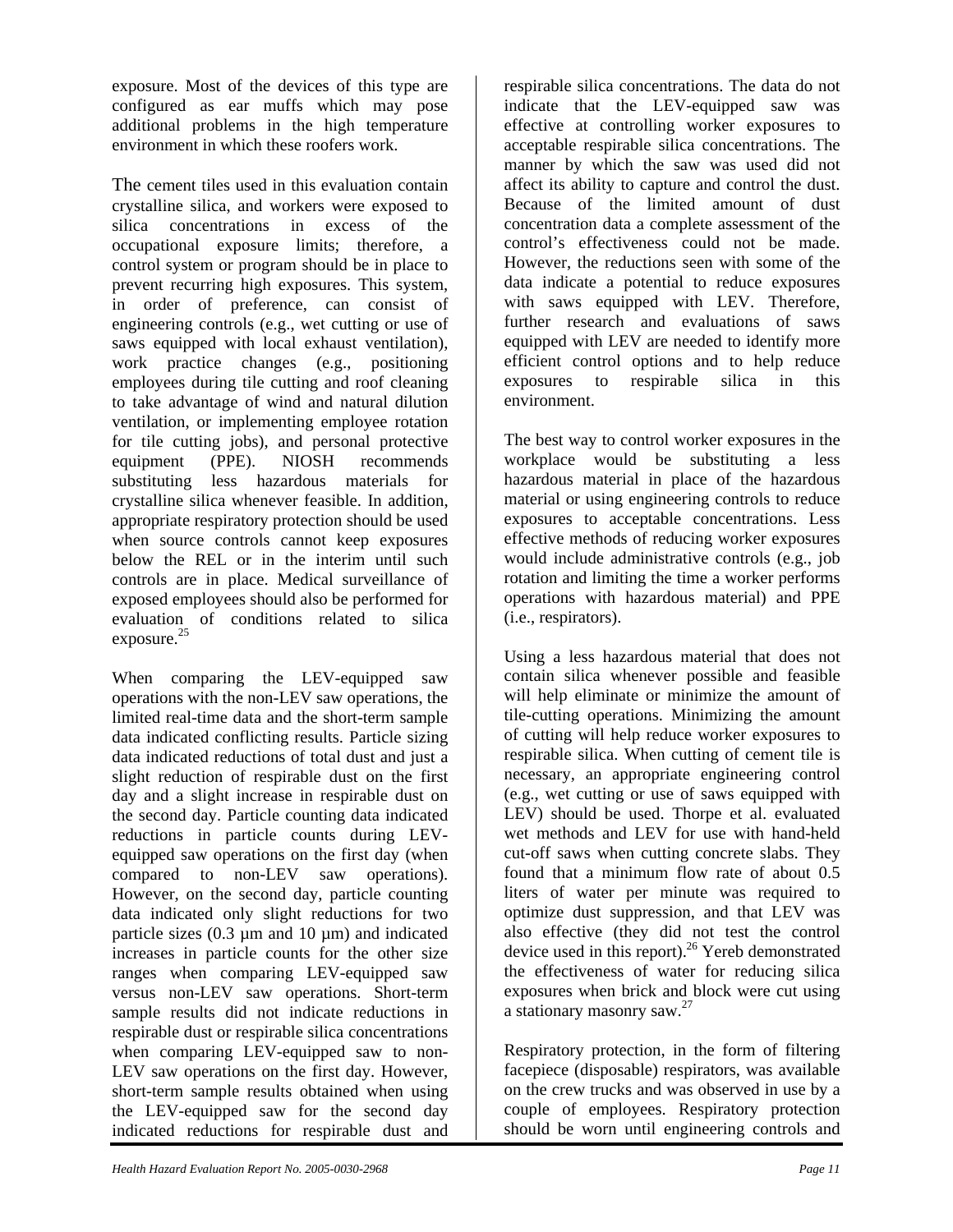work practices are shown to reduce exposures below the occupational criteria. Respirable quartz sample results indicate that the workers should wear, at a minimum, a half-mask, airpurifying respirator with a high-efficiency particulate filter (designated as an N-100, P-100, or R-100 series, where the N-100 can be used for non-oil aerosol environments and the P- and R-100 can be used for both oil and non-oil environments). Half-mask air purifying respirators have an assigned protection factor (APF) of 10, which means they can be used by workers when exposures are less than or equal to ten times the REL ( $\leq$ =0.5 mg/m<sup>3</sup>). Respirators at a higher APF such as a full-facepiece airpurifying respirator with N-100, P-100, or R-100 filters (APF=50) or a powered air purifying respirator (PAPR) with a loose-fitting or tightfitting facepiece and high efficiency filters (APF=25 for loose fitting and APF=50 for tightfitting) can also be considered. Ease of use, reuse, disposability, and safety issues (e.g., tripping hazards with PAPR hoses on the roof) are all factors that must be taken into consideration for respirator selection.

Crystalline silica has been regulated under OSHA's Hazard Communication Standard (HCS) 29 CFR 1910.1200. (The construction standard 29 CFR 1926.59 states that the requirements applicable to construction work under this section are identical to those set forth in 1910.1200). The HCS establishes uniform requirements to ensure that the hazards of all chemicals imported, produced, or used in the workplace are fully evaluated for possible physical or health hazards, and that this hazard information is transmitted to affected employers and exposed workers. Under the HCS, OSHAregulated businesses must follow Federal guidelines concerning hazard communication and worker training.<sup>28</sup>

As required by the OSHA HCS, workers must be "provided with effective information and training on hazardous chemicals in their work area at the time of their initial assignment, and whenever a new physical or health hazard the employees have not previously been trained about is introduced into their work area." This information can be provided to the employees "by means of comprehensive hazard communication programs, which are to include container labeling and other forms of warning,

material safety data sheets and employee training."<sup>28</sup>

### *Medical*

Most roofers who participated were young and had unremarkable past respiratory medical histories, and none had previous medical evaluations consistent with a diagnosis of silicosis. This would be expected with the physically demanding nature of their daily job tasks such as climbing ladders, handling power tools on the roof, etc. However, this study was limited by the lack of pre-placement spirometry or chest x-rays for comparison.

The healthy worker effect is a phenomenon observed in physically demanding occupations. Because a worker must be in excellent physical condition to perform the job, it is unlikely that those who become ill due to work-related exposures or other causes would be able to continue working in that occupation. Therefore, sick roofers would not be available to participate in this study because they would have already removed themselves from the job.

Another important issue to consider when evaluating these results is that the latency period for chronic silicosis is 10–20 years or more. Between the healthy worker effect described above and the fact that the mean duration of dry cutting for our medical screening participants was 7.5 years, well below the latency period, it is not surprising that NIOSH investigators found no abnormalities consistent with silicosis on chest x-rays.

NIOSH investigators did find in the grouped results, however, a slight decrease in lung function related to years performing dry cutting of cement tiles. They used "duration of dry cutting" as an indicator of duration of exposure to respirable silica. Although other respirable substances (such as asbestos or coal dust) can diminish lung function, prior air sampling of the roofers' PBZ showed that the dust the workers were inhaling contained primarily respirable silica as described earlier in this report. This decrease in lung function could indicate subclinical lung damage. Although NIOSH investigators cannot ascertain that this decrement is from silica exposure, it is prudent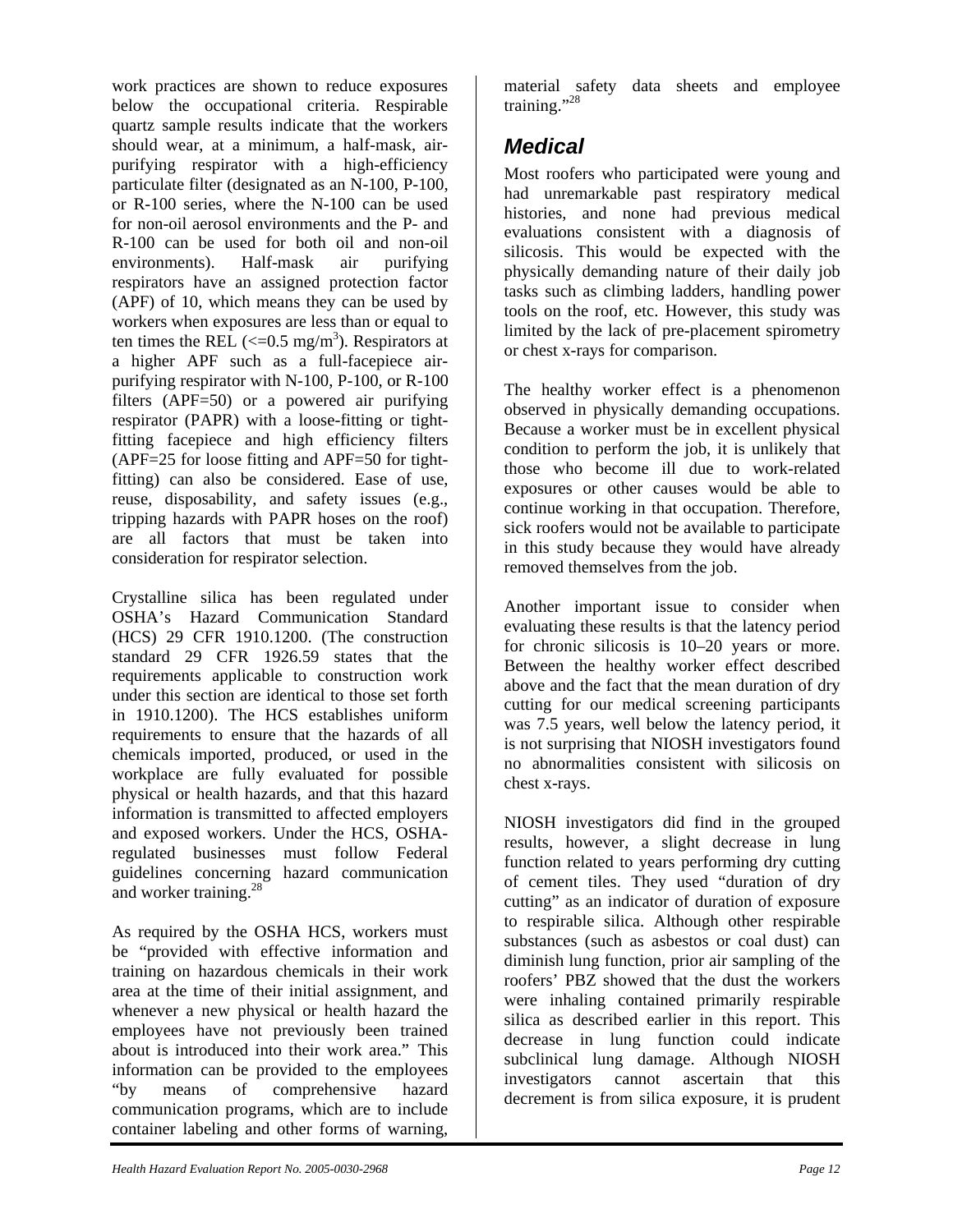and good public health practice to limit further exposure.

### **CONCLUSIONS**

Dry cutting of cement roof tiles with hand-held saws produces large amounts of dust in the respirable size range and hazardous levels of respirable quartz and noise. Any worker on the roof has the potential for overexposures to respirable quartz and noise. During this evaluation, the LEV-equipped saw did not reduce silica exposures to acceptable levels and was therefore not sufficiently effective.

During the NIOSH evaluation, respiratory protection, in the form of filtering facepiece (disposable) respirators, was available and was observed in use by employees. Until engineering controls and work practices are shown to reduce exposures below the occupational criteria, respiratory protection should be worn.

The medical screening revealed that workers at Headlee Roofing had no diagnosable silicosis by chest x-ray; however, one worker had pulmonary function test abnormalities. For the participants from all four roofing contractors as a whole, there were decrements in both measures of lung function (percent predicted FEV1 and percent predicted FVC) with increased number of years of dry cutting although only the decrease in the percent predicted FEV1 reached statistical significance.

### **RECOMMENDATIONS**

The following recommendations are offered to prevent or minimize exposures to respirable silica, noise, and heat; prevent falls; monitor employees' respiratory health; and educate employees regarding the hazards of silica exposure.

1. Reduce dust levels. This can be accomplished by either wetting the material to be cut or extracting the dust by suction close to its point of production. Both can significantly reduce dust emissions during cutting activities. Tile cutting using a stationary saw positioned on the ground with local exhaust ventilation is

another option to consider for reducing airborne dust levels.

2. Use a high efficiency particulate air (HEPA) vacuum to clean debris from roofs when the tile cutting work is completed. Leaf blowers currently being used contribute to the airborne dust generated during the roof installation process.

3. Implement a respiratory protection program for all work crews until engineering controls are in place and proven effective in reducing worker exposures below the NIOSH REL and the OSHA PEL for silica. The data from this evaluation indicate that a respirator having an assigned protection factor of at least 10 is needed. The program should conform to the requirements in the OSHA standard 29 CFR 1910.134. 29 (The construction standard 29 CFR 1926.103 states that requirements applicable to construction work under this section are identical to those set forth in 29 CFR 1910.134).

4. Implement an exposure monitoring program to evaluate airborne silica levels every time a material or process changes, and to measure the effectiveness of engineering controls.

5. Institute a hearing loss prevention program. The OSHA construction standard for noise does not currently provide detailed guidelines for such a program. Therefore, the regulations set forth in the OSHA general industry standard should be met. Other sources for defining effective hearing loss prevention programs are also available.<sup>30,31,32</sup>

6. Require roofers to wear HPDs whenever saws are in use on a roof. The use should include all members of the crew. Several types of foam and premolded earplugs should be adequate to protect workers from saw noise. However, they will overprotect during times when saws are not used, and they are difficult to remove and insert throughout the work shift. Management should research different types of protectors that provide varying levels of amplification and attenuation depending on the surrounding noise conditions.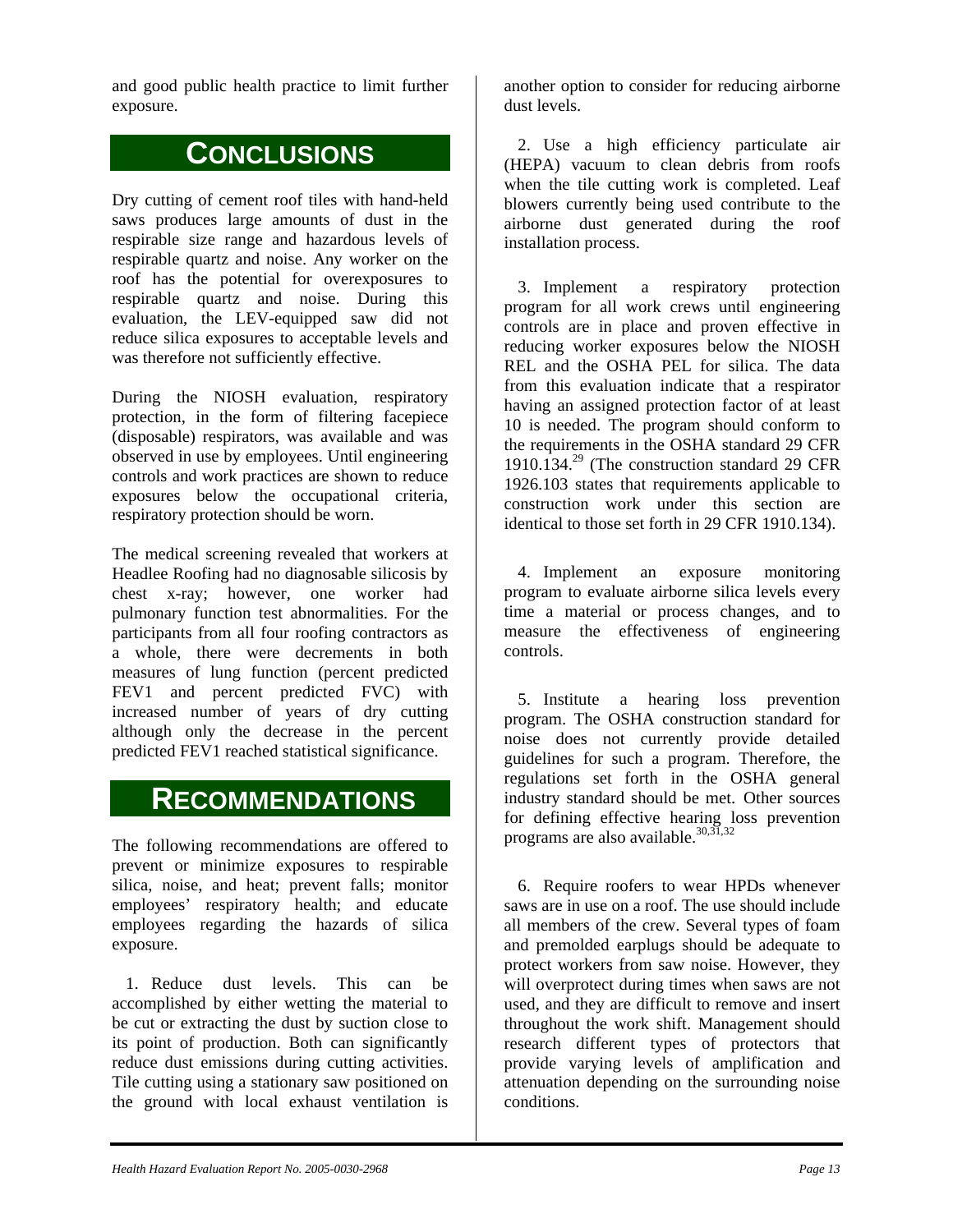7. As required by the OSHA HCS (in accordance with HCS 29 CFR 1910.1200), workers must be "provided with effective information and training on hazardous chemicals in their work area at the time of their initial assignment, and whenever a new physical or health hazard the employees have not previously been trained about is introduced into their work area." This information can be provided to the employees "by means of comprehensive hazard communication programs, which are to include container labeling and other forms of warning, material safety data sheets and employee training" regarding worker exposure to silica and noise.

8. Assure compliance with the fall protection standard per the OSHA construction standard 29 CFR, Subpart M, Fall Protection, 1926.500(a), 1926.501, 1926.502, 1926.503.

9. Consult an occupational medicine physician to implement the employee medical monitoring program as outlined in OSHA's Special Emphasis Program for Silicosis. This includes a focused medical examination, lung function testing, and a chest x-ray to be done pre-placement, at regular intervals as determined by the supervising physician, and at termination. These records should be kept by the employers for 30 years post-termination due to the potentially long latency period for silicosis.

10. Create a heat stress prevention program that will: $33$ 

- Assess employees for medical fitness before they begin hard work, especially before they begin hard work, especially [http://www.cdc.gov/niosh/nmam].<br>during the hot season.
- Allow employees to get used to the heat (acclimate) before they work in it full time.
- Train employees to know the dangers of and protect themselves from working in extreme heat.
- **Encourage employees to report any heat** stress symptoms and signs.
- Keep systematic records of employee reports of heat stress illnesses.
- and others' heat stress and strain signs. Teach employees to monitor their own

### **REFERENCES**

1. NIOSH [2007]. Health hazard evaluation report: Diversified Roofing, Inc. Phoenix, AZ. Cincinnati, OH: U.S. Department of Health and Human Services, Public Health Service, Centers for Disease Control and Prevention, National Institute for Occupational Safety and Health, NIOSH Report No. 2005-0209-3015.

Prevention, National Institute for Occupational Safety and Health, NIOSH Report No. 2005- 2. NIOSH [2007]. Health hazard evaluation report: Petersen Dean Roofing Systems, Phoenix, AZ. Cincinnati, OH: U.S. Department of Health and Human Services, Public Health Service, Centers for Disease Control and 0032-2985.

for Disease Control and Prevention, National Institute for Occupational Safety and Health, 3. NIOSH [2007]. Health hazard evaluation report: C & C Roofing Inc., Phoenix, AZ. Cincinnati, OH: U.S. Department of Health and Human Services, Public Health Service, Centers NIOSH Report No. 2005-0031-3055.

Supplement Publication 96-135,  $2^{nd}$  Supplement Publication 98-119;  $3<sup>rd</sup>$  Supplement 2003-154. 4. NIOSH [2007]. NIOSH manual of analytical methods (NMAM®).  $4<sup>th</sup>$  ed. Schlecht PC, O'Connor PF, eds. Cincinnati, OH: U.S. Department of Health and Human Services, Public Health Service, Centers for Disease Control and Prevention, National Institute for Occupational Safety and Health, DHHS (NIOSH) Publication 94-113 (August, 1994);  $1<sup>st</sup>$ 

5. NIOSH [1992]. Recommendations for occupational safety and health: compendium of policy documents and statements. Cincinnati, OH: U.S. Department of Health and Human Services, Public Health Service, Centers for Disease Control and Prevention, N ational Institute for Occupational Safety and Health, DHHS (NIOSH) Publication No. 92-100.

substances and physical agents. Cincinnati, OH: American Conference of Governmental Industrial Hygienists. 6. ACGIH® [2007]. 2007 TLVs® and BEIs®: threshold limit values for chemical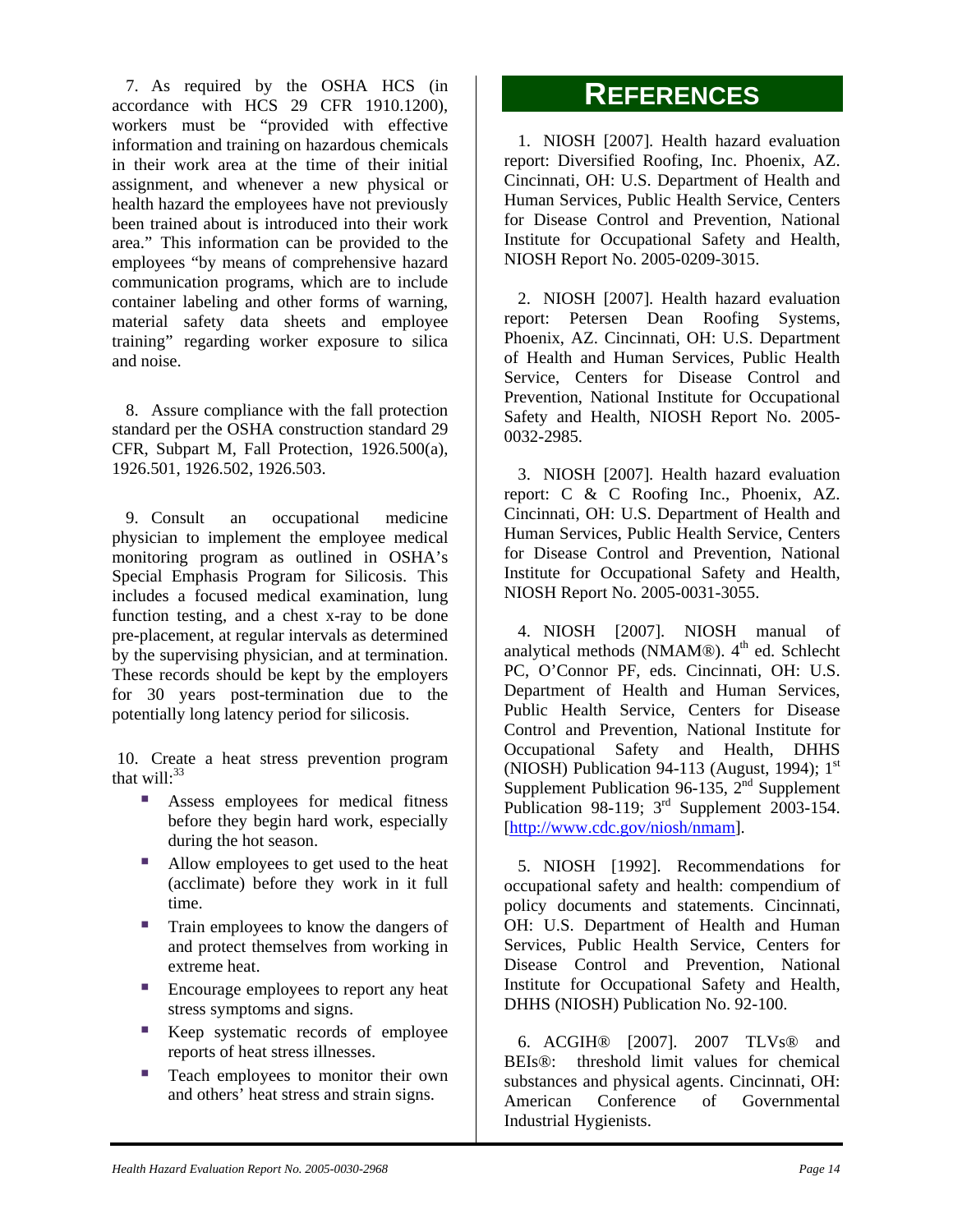7. CFR [2003]. 29 CFR 1910.1000. Code of Federal Regulations. Washington, DC: U.S. Government Printing Office, Office of the Federal Register.

8. Hinds WC [1999]. Aerosol technology: properties, behavior, and measurement of airborne particles. 2<sup>nd</sup> ed. New York, NY: John Wiley & Sons, Inc., pp. 239–242.

9. Merchant JA, Boehlecke BA, Taylor G, Pickett-Harner M [1986]. Occupational respiratory diseases. Cincinnati, OH: U.S. department of Health and Human Services, Public Health Service, Centers for Disease Control, National Institute for Occupational Safety and Health, DHHS (NIOSH) Publication No. 86-102.

10. IARC [1997]. IARC monographs on the evaluation of carcinogenic risks to humans: silica, some silicates, coal dust and para-aramid fibrils. Vol. 68. Lyon, France: World Health Organization, International agency for Research on Cancer.

11. NIOSH [2002]. NIOSH Hazard Review: health effects of occupational exposure to respirable silica. U.S. department of Health and Human services, Public Health Service, Centers for Disease Control and Prevention, National Institute for Occupational Safety and Health, DHHS (NIOSH) Publication No. 2002-129.

12. CFR [2003]. 29 CFR 1926.55. Code of Federal Regulations. Washington, DC: U.S. Government Printing Office, Office of the Federal Register.

13. OSHA [1996]. Memorandum for regional administrators from: Joseph A. Dear. Subject: special emphasis program (SEP) for silicosis. May 2nd 1996. Appendix F: Permissible Exposure Limits for Construction and Maritime. [http://www.osha.gov/dcsp/ote/trngmaterials/silicosis/specialemphasismemo.html]. Date accessed: December 31, 2007.

14. OSHA [2001]. Memorandum for regional administrators and silica coordinators from: Richard E. Fairfax Director, Directorate of Compliance Programs. Subject: transmission of NIOSH recommended conversion factor for

silica sample results and favorable appellate court decision on silica sampling. September 4, 2001.

15. Maeda J [2007]. Telephone conversation on March 23, 2007, between J. Maedea of the Arizona Division of Occupational Safety and Health Administration and R. McCleery of the Division of Surveillance, Hazard Evaluations and Field Studies, National Institute for Occupational Safety and Health, Centers for Disease Control and Prevention, Public Health Service, U.S. Department of Health and Human Services.

16. Ward WD, Royster LH, Royster JD [2003]. Anatomy & physiology of the ear: normal and damaged hearing. Chapter 4 in: Berger EH, Royster LH, Royster JD, Driscoll DP,  $\&$  Layne M, eds. The noise manual.  $5<sup>th</sup>$  ed. Fairfax, VA: American Industrial Hygiene Association, pp. 101–122.

17. Suter AH [1978]. The ability of mildly hearing-impaired individuals to discriminate speech in noise. Washington, DC: U.S. Environmental Protection Agency, Joint EPA/USAF study, EPA 550/9-78-100, AMRL-TR-78-4.

18. CFR [1997]. 29 CFR 1926.52. Code of Federal Regulations. Washington, DC: U.S. Government Printing Office, Office of the Federal Register.

19. CFR [1997]. 29 CFR 1926.101. Code of Federal Regulations. Washington, DC: U.S. Government Printing Office, Office of the Federal Register.

20. Federal Register [2002]. Occupational Safety and Health Administration: hearing conservation program for construction workers. Washington, DC: Federal Register 57:50610– 50618, August 5, 2002.

21. CFR [1997]. 29 CFR 1910.95 Code of Federal Regulations. Washington, DC: U.S. Government Printing Office, Office of the Federal Register.

22. NIOSH [1998]. Criteria for a recommended standard: occupational noise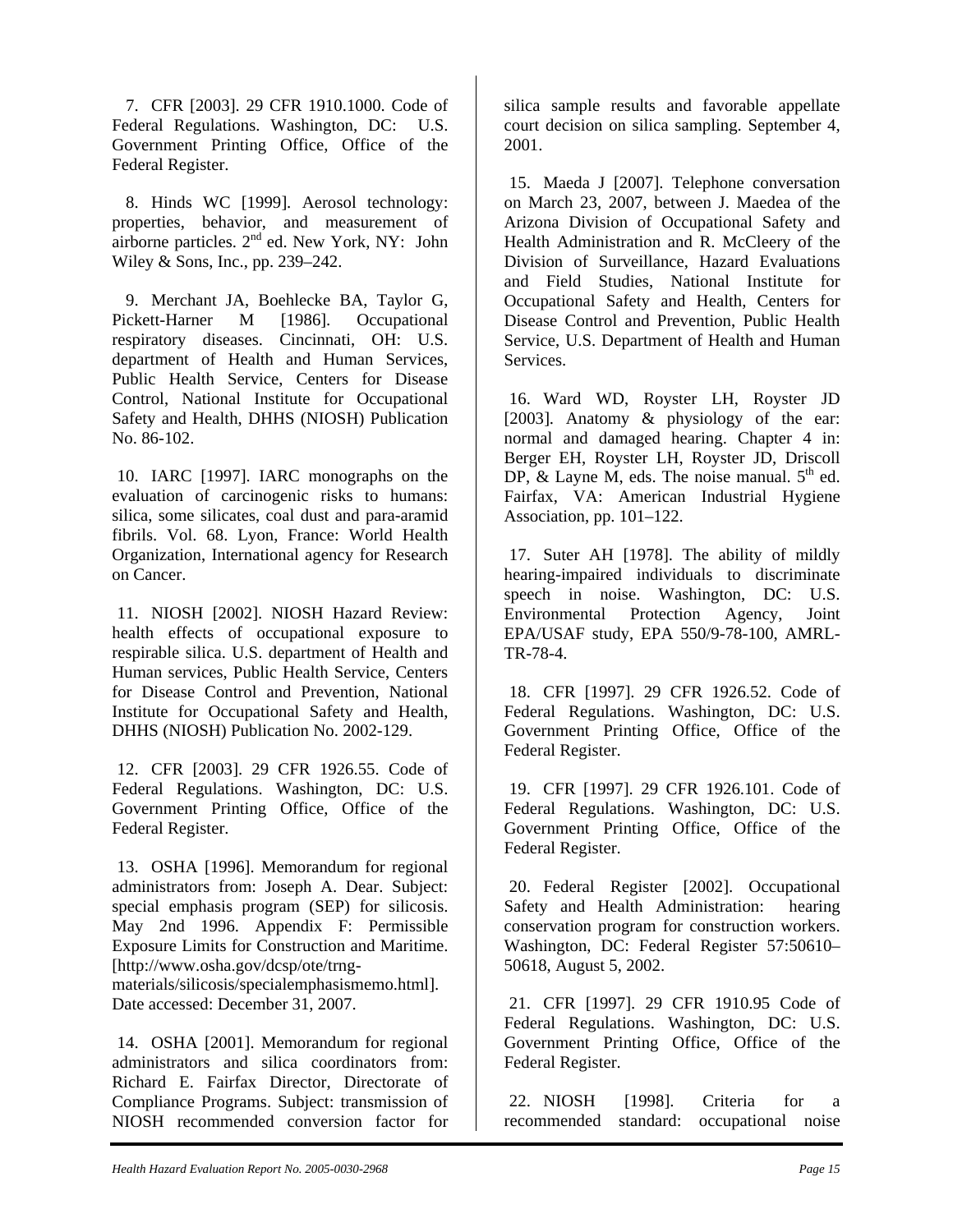exposure (revised criteria 1998). Cincinnati, OH: U.S. Department of Health and Human Services, Public Health Service, Centers for Disease Control and Prevention, National Institute for Occupational Safety and Health, DHHS (NIOSH) Publication No. 98-126.

23. CFR [1997]. 29 CFR 1926.501. Code of Federal Regulations. Washington, DC: U.S. Government Printing Office, Office of the Federal Register.

24. EPA [1978]. Noise labeling requirements for hearing protectors. Federal Register 44(190), 40 CFR part 211, 56130-56147.

25. Calvert GM, Rice FL, Boiano JM, Sheehy JW, Sanderson WT [2003]. Occupational silica exposure and risk of various diseases; an analysis using death certificates from 27 states in the U.S. Occ Env Med 60:122–129.

26. Thorpe A, Ritchie AS, Gibson MJ, Brown RC [1999]. Measurements of the effectiveness of dust control on cut-off saws used in the construction industry. Annl Occup Hyg 43(7):443–456.

27. Yereb D [2003]. Case Studies. Evaluation of dry and wet block cutting and recommendation for a masonry company. Ann Occup Hyg 18(3):145–150.

28. CFR [1997]. 29 CFR 1910.1200. Code of Federal Regulations. Washington, DC: U.S. Government Printing Office, Office of the Federal Register.

29. CFR [1998]. 29 CFR 1910.134. Code of Federal Regulations. Washington, DC: U.S. Government Printing Office, Office of the Federal Register.

30. NIOSH [1996]. Preventing occupational hearing loss – A practical guide. Cincinnati, OH: U.S. Department of Health and Human Services, Centers for Disease Control and Prevention, National Institute for Occupational Safety and Health, DHHS (NIOSH) Publication No. 96- 110.

31. Suter AH [2002]. Hearing conservation manual. 4<sup>th</sup> ed. Milwaukee, WI: Council for Accreditation in Occupational Hearing Conservation.

32. Royster JD, Royster LH [1990]. Hearing conservation programs: practical guidelines for success. Chelsea, MI: Lewis Publishers.

33. NIOSH [2002]. Health hazard evaluation report: Grand Canyon National Park, Grand Canyon, Arizona. Cincinnati, OH: U.S. Department of Health and Human Services, Public Health Service, Centers for Disease Control and Prevention, National Institute for Occupational Safety and Health, NIOSH Report No. 99-0321-2873.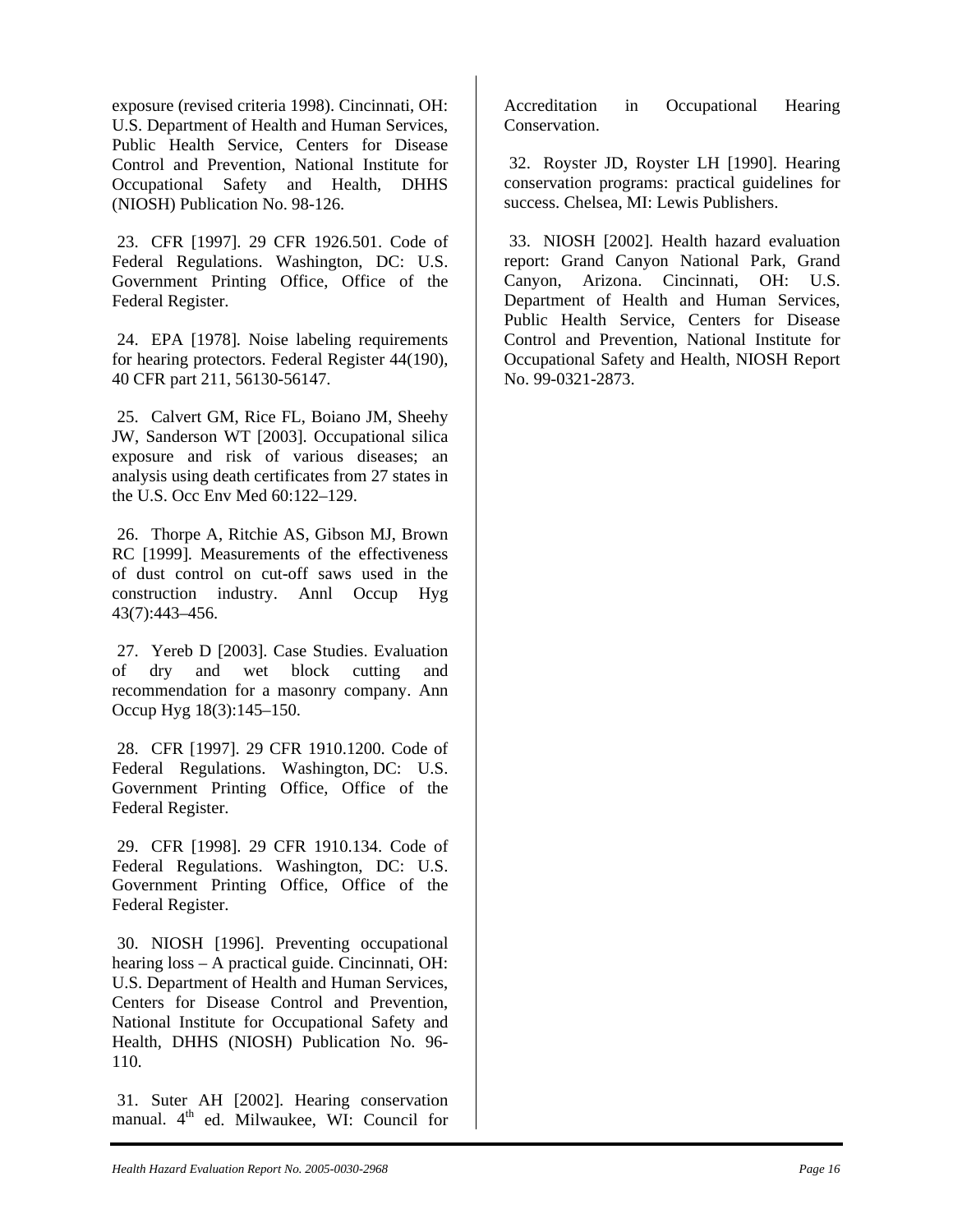# **TABLES**

| Worker      | Duration |                     | <b>OSHA AL</b> |                     | <b>OSHA PEL</b> | <b>NIOSH REL</b>    |              |  |
|-------------|----------|---------------------|----------------|---------------------|-----------------|---------------------|--------------|--|
|             | (hh:mm)  | <b>TWA</b><br>(dBA) | Dose<br>(% )   | <b>TWA</b><br>(dBA) | Dose<br>(% )    | <b>TWA</b><br>(dBA) | Dose<br>(% ) |  |
| Roofer#1    | 07:06    | 94.4                | 162.4          | 93.7                | 149.0           | 99.3                | 2413.1       |  |
| Roofer $#2$ | 08:48    | 89.9                | 106.9          | 88.9                | 92.8            | 95.5                | 1208.5       |  |
| Roofer#3    | 08:20    | 89.5                | 97.0           | 88.4                | 83.4            | 94.4                | 911.5        |  |
| Roofer#4    | 09:00    | 87.7                | 82.1           | 86.3                | 67.5            | 93.4                | 783.4        |  |
| Roofer#5    | 06:22    | 94.8                | 154.6          | 94.1                | 141.2           | 99.8                | 2408.3       |  |
| Roofer#6    | 05:45    | 90.5                | 77.5           | 89.4                | 66.5            | 96.3                | 973.5        |  |
| Roofer#7    | 05:49    | 88.7                | 60.3           | 87.2                | 49.0            | 94.0                | 573.5        |  |

#### **Table 1 Noise Dosimeter Summary Results**

The various dose percentages are the amounts of noise accumulated during a work day, with 100% representing the maximum allowable daily dose.

| Date       | Time<br>(Minutes) | Concentration<br>$(mg/m^3)$ | 8-hour TWA<br>(mg/m) |
|------------|-------------------|-----------------------------|----------------------|
| 01/11/2005 | 233               | 10                          | 5.4                  |
|            | 140               | 1.9                         |                      |
| 01/12/2005 | 92                | 12                          | 4.7                  |
|            | 216               | 5.3                         |                      |
| 01/12/2005 | 310               | 1.8                         | 1.2                  |
| 01/13/2005 | 67                | 12                          | 3.6                  |
|            | 216               | 4.2                         |                      |
| 01/13/2005 | 215               | 9.1                         | 5.1                  |
|            | 66                | 7.6                         |                      |

#### **Table 2 Personal Breathing Zone Concentrations of Total Dust among Roofers**

Note - If visible loading was detected on the filters, they were changed during the sampling period.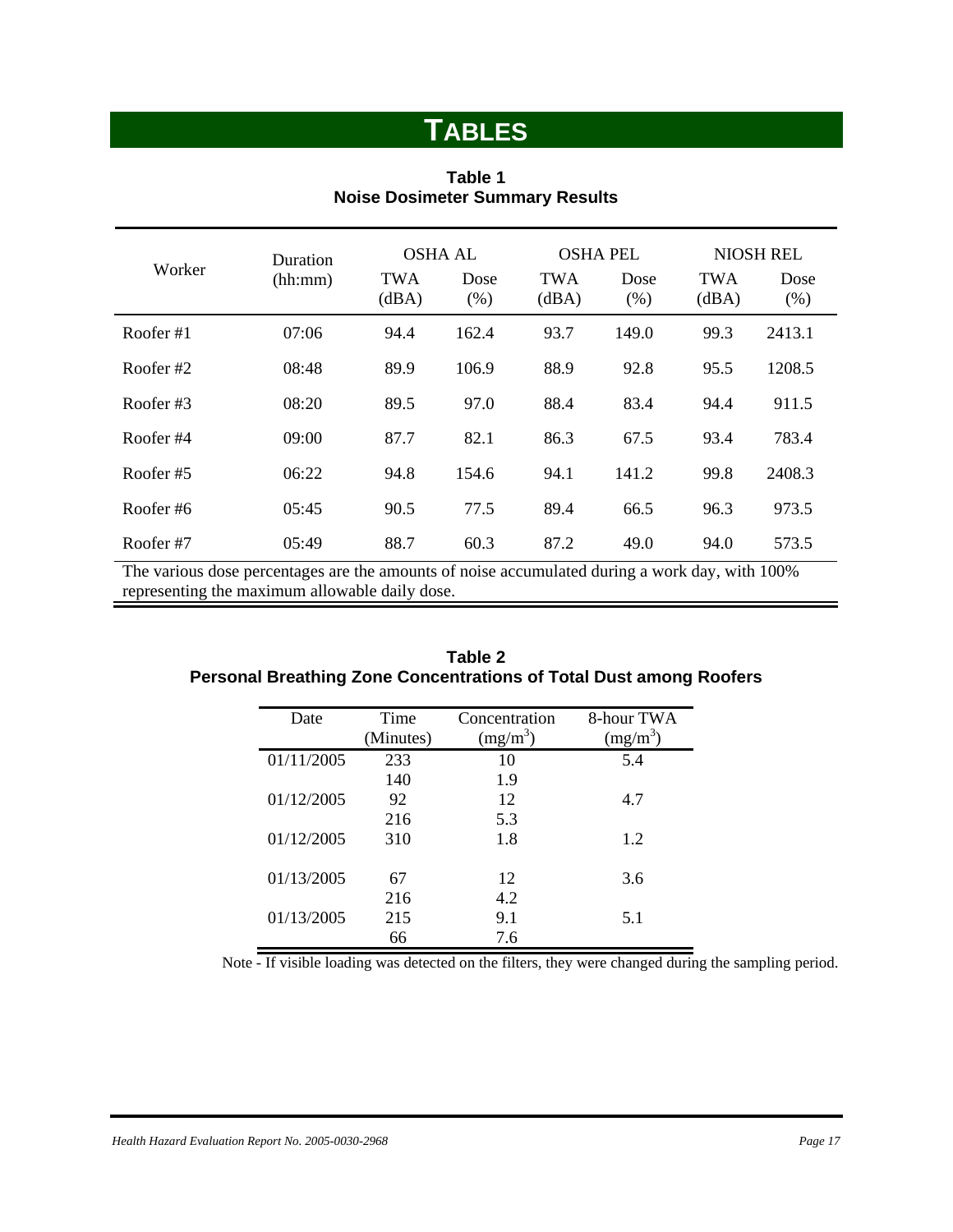| Date       | Time<br>(Minutes) | Respirable<br>Silica | 8-hour TWA<br>Respirable Silica | Respirable Dust<br>(% Quartz) | 8-hour TWA<br>Respirable Dust | Calculated<br><b>OSHA PEL</b> |
|------------|-------------------|----------------------|---------------------------------|-------------------------------|-------------------------------|-------------------------------|
|            |                   |                      |                                 |                               |                               |                               |
| 01/12/2005 | 494               | 0.16                 | 0.16                            | 1.1(14.6)                     | 1.1                           | 0.60                          |
| 01/12/2005 | 467               | 0.23                 | 0.22                            | 1.8(12.9)                     | 1.8                           | 0.67                          |
| 01/12/2005 | 444               | 0.27                 | 0.25                            | 1.6(16.7)                     | 1.5                           | 0.54                          |
| 01/12/2005 | 311               | 0.06                 | 0.04                            | 0.32(17.6)                    | 0.20                          | 0.51                          |
| 01/12/2005 | 306               | 0.21                 | 0.13                            | 1.3(16.2)                     | 0.83                          | 0.55                          |
| 01/12/2005 | 308               | 0.23                 | 0.15                            | 1.3(17.9)                     | 0.83                          | 0.50                          |
| 01/13/2005 | 282               | 0.27                 | 0.16                            | 1.3(21.7)                     | 0.76                          | 0.42                          |
| 01/13/2005 | 281               | 0.21                 | 0.12                            | 1.6(13.1)                     | 0.94                          | 0.66                          |

#### **Table 3 Personal Breathing Zone Concentrations (mg/m3) of Respirable Dust and Respirable Silica among Roofers**

The NIOSH REL is 0.05 mg/m<sup>3</sup> and the ACGIH TLV is 0.025 mg/m<sup>3</sup>.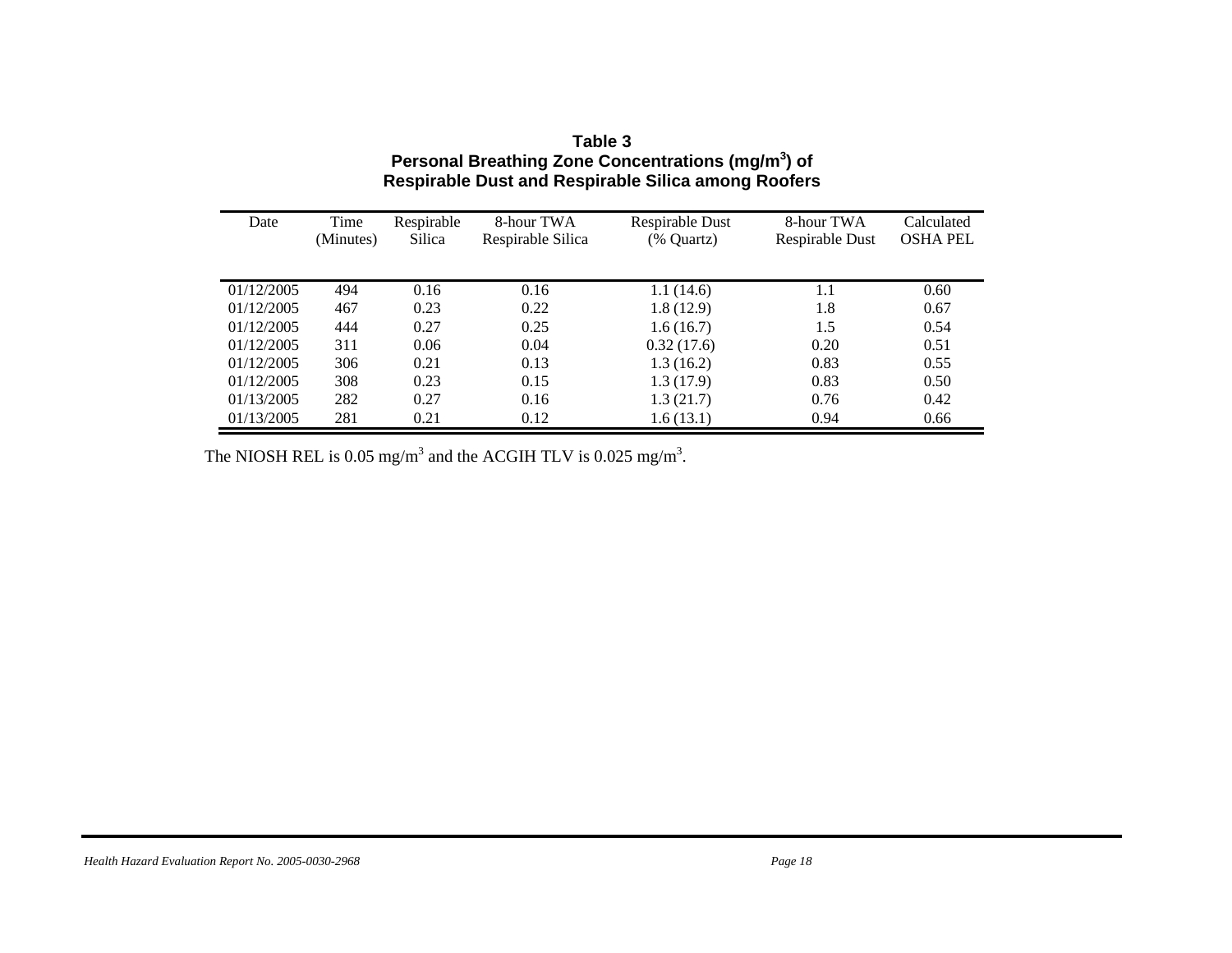|                                         | <b>Effective</b> |            |       | <b>Size</b> | Final    | <b>Initial</b> | <b>Net</b>  |                 |            | CMF<        |                                                | Average         | Respirable      |
|-----------------------------------------|------------------|------------|-------|-------------|----------|----------------|-------------|-----------------|------------|-------------|------------------------------------------------|-----------------|-----------------|
| <b>Stage</b>                            | Cut              | Size Range |       | Interval    | Weight   | Weight         | Gain        | <b>Mass</b>     |            |             | <b>Indicated Concentration Respirable Mass</b> |                 |                 |
| <b>Number</b>                           | Diameter lower   |            | upper | Dp          | (mg)     | (mg)           | (mg)        | <b>Fraction</b> | <b>CMF</b> | <b>Size</b> | (mg/m <sup>3</sup> )                           | <b>Fraction</b> | <b>Fraction</b> |
|                                         | 15               | 15         | >15   |             | 0.010551 |                | 0 0.0105506 | 0.38732         | 1.00000    | 0.613       | 8.79214                                        | $\Omega$        | $\Omega$        |
| 2                                       | 10               | 10         | 15    | 5           | 0.016818 | 0.010551       | 0.0062676   | 0.23009         | 0.61268    | 0.38259     | 5.22300                                        | 0.005           | 0.00115         |
| 3                                       | 7.5              | 7.5        | 10    | 2.5         | 0.020582 | 0.016818       | 0.0037634   | 0.13816         | 0.38259    | 0.24443     | 3.13618                                        | 0.0425          | 0.00587         |
| 4                                       | 5                | 5          | 7.5   | 2.5         | 0.024007 | 0.020582       | 0.0034257   | 0.12576         | 0.24443    | 0.11867     | 2.85476                                        | 0.1875          | 0.02358         |
| 5                                       | 3.5              | 3.5        | 5     | 1.5         | 0.026373 | 0.024007       | 0.0023658   | 0.08685         | 0.11867    | 0.03182     | 1.97148                                        | 0.455           | 0.03952         |
| 6                                       |                  | 2          | 3.5   | 1.5         | 0.02705  | 0.026373       | 0.0006774   | 0.02487         | 0.03182    | 0.00696     | 0.56449                                        | 0.775           | 0.01927         |
| 7                                       |                  |            | 2     |             | 0.027206 | 0.02705        | 0.0001552   | 0.00570         | 0.00696    | 0.00126     | 0.12930                                        | 0.97            | 0.00553         |
| 8                                       | 0.5              | 0.5        |       | 0.5         | 0.02724  | 0.027206       | 0.0000344   | 0.00126         | 0.00126    | 0.00000     | 0.02863                                        |                 | 0.00126         |
|                                         |                  |            |       |             |          |                |             |                 |            |             |                                                |                 |                 |
|                                         |                  |            |       |             |          |                |             |                 |            |             |                                                |                 |                 |
| 0.02723999<br><b>Totals</b>             |                  |            |       |             |          |                | 22,7000     |                 | 0.10       |             |                                                |                 |                 |
| Total Aerosol Concentration 23 mg/m3    |                  |            |       |             |          |                |             |                 |            |             |                                                |                 |                 |
| Respirable Mass Fraction 0.10 or 10%    |                  |            |       |             |          |                |             |                 |            |             |                                                |                 |                 |
| Respirable Mass Concentration 2.2 mg/m3 |                  |            |       |             |          |                |             |                 |            |             |                                                |                 |                 |

**Table 4 Particle Size Analysis during LEV-equipped Saw Operations** 

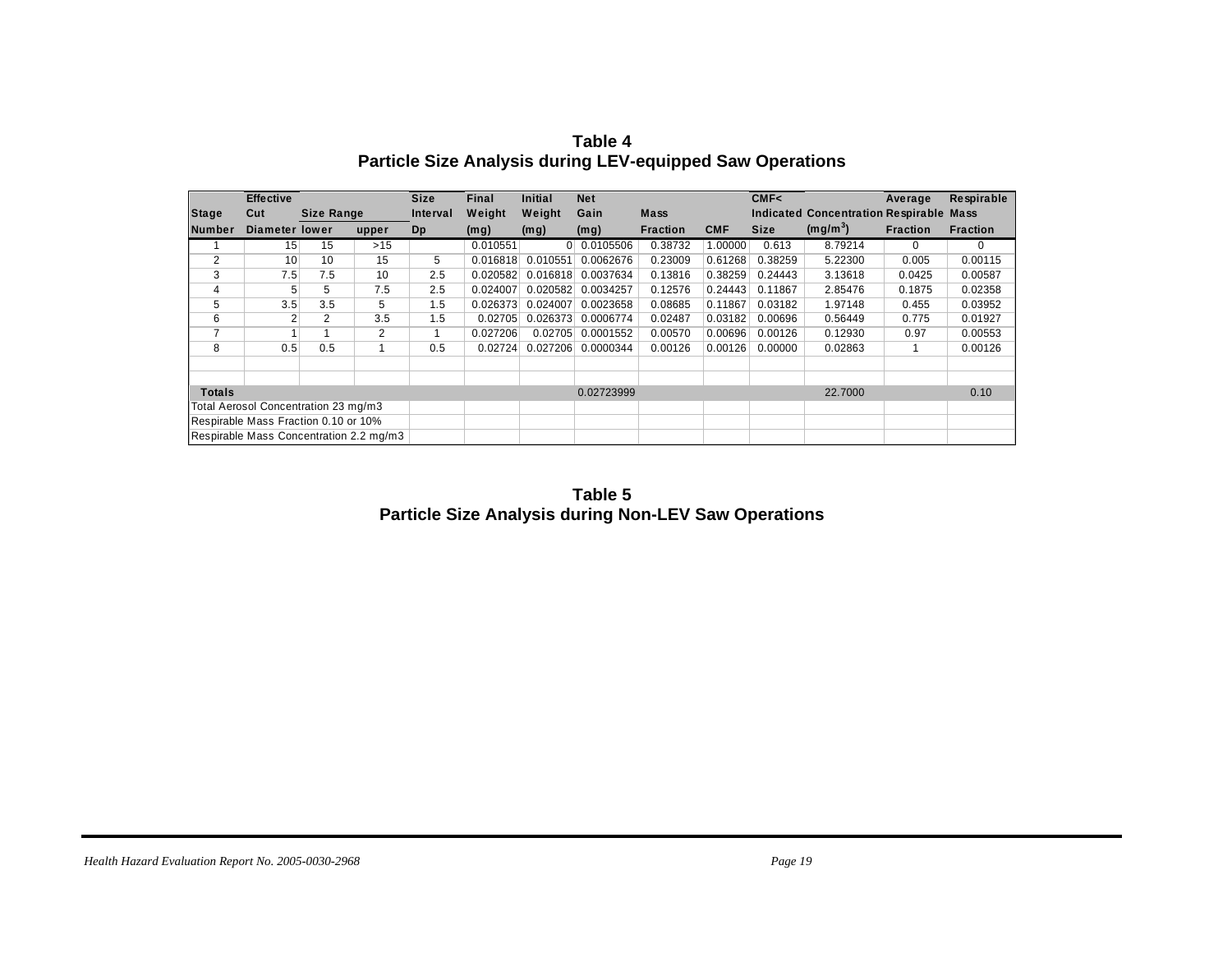# **FIGURES**

**Figure 1 Noise Dosimeter Data: Roofer #1** 



**Figure 2 Noise Dosimeter Data: Roofer #2** 

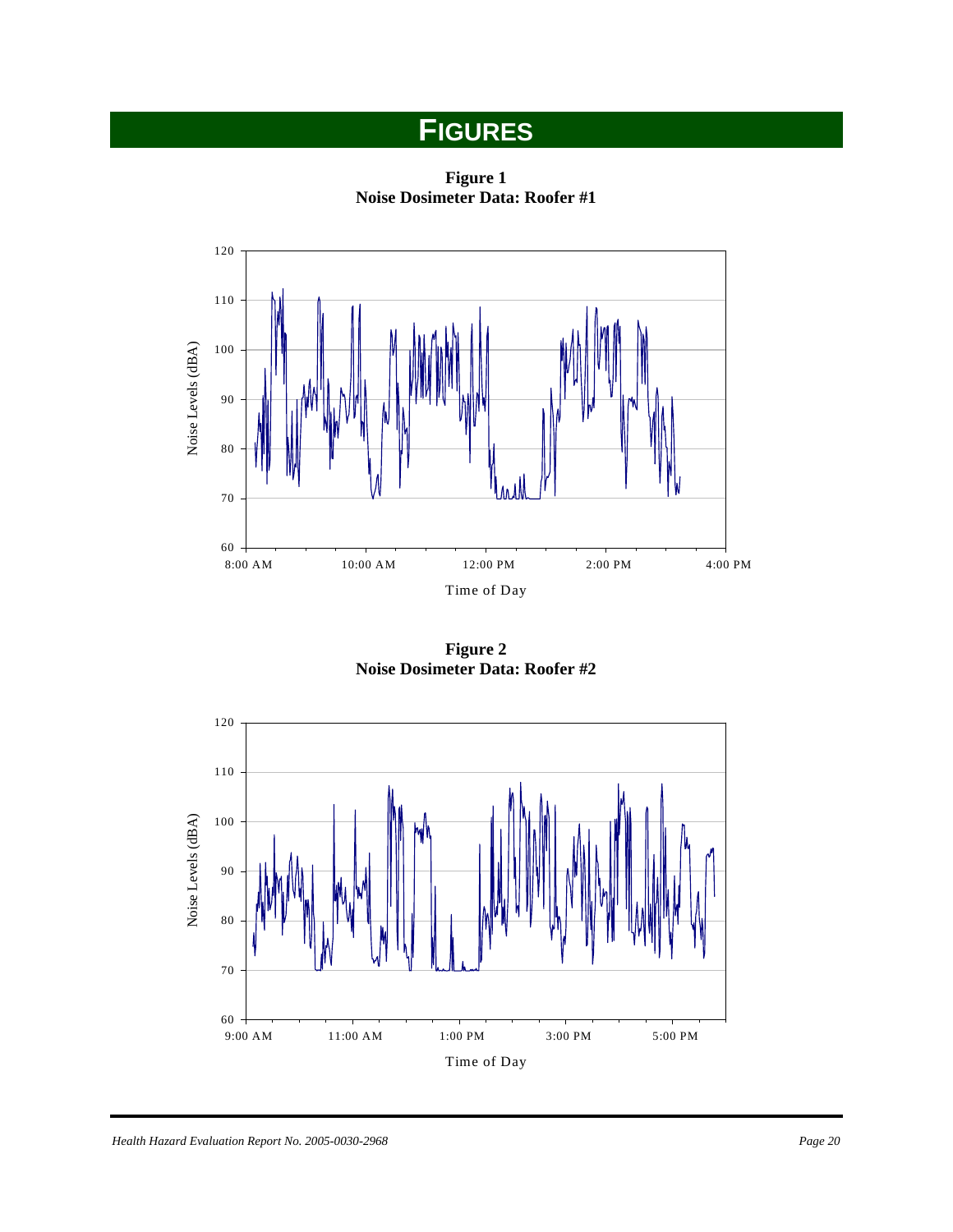**Figure 3 Noise Dosimeter Data: Roofer #3** 



**Figure 4 Noise Dosimeter Data: Roofer #4** 

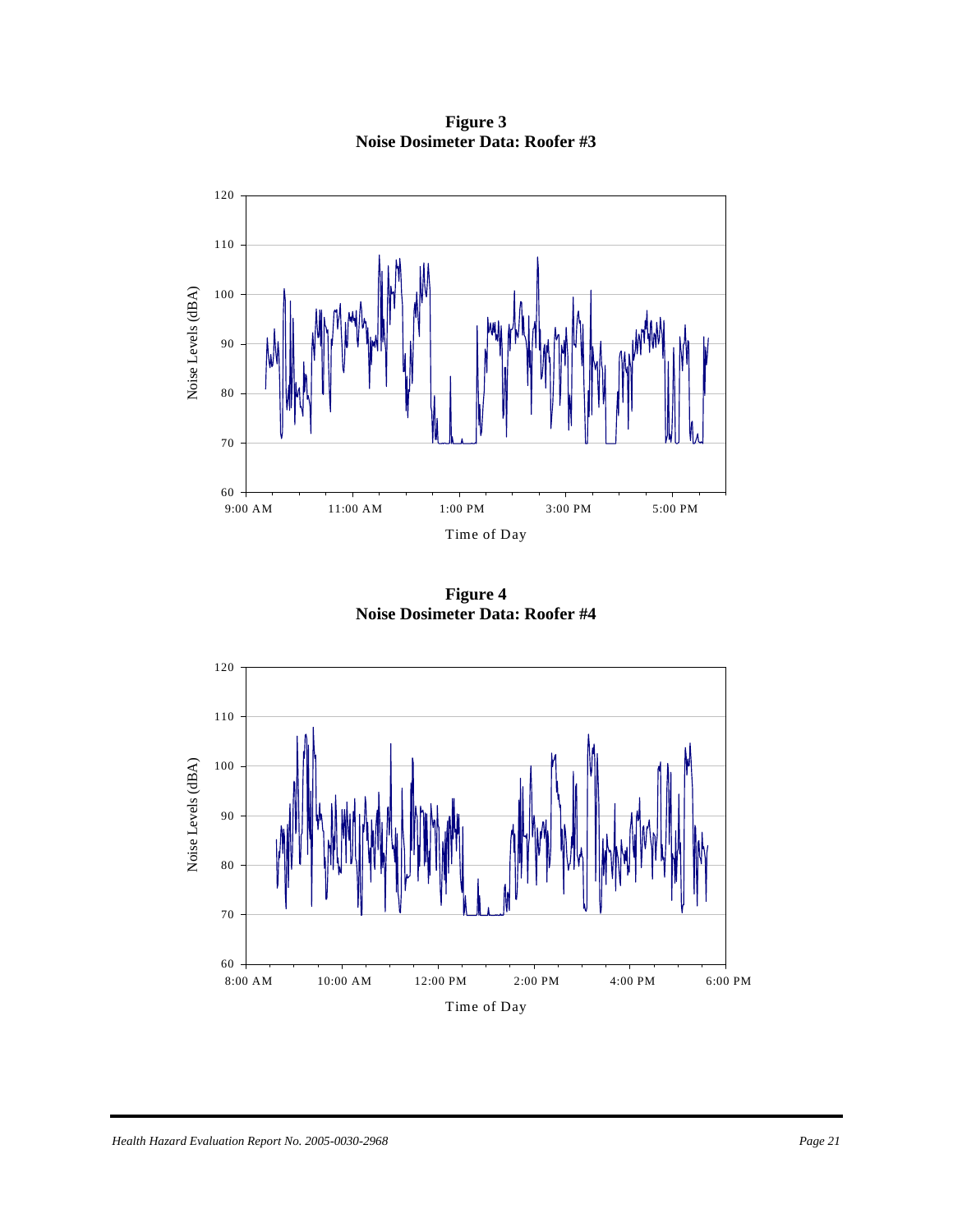**Figure 5 Noise Dosimeter Data: Roofer #5** 



**Figure 6 Noise Dosimeter Data: Roofer #6** 

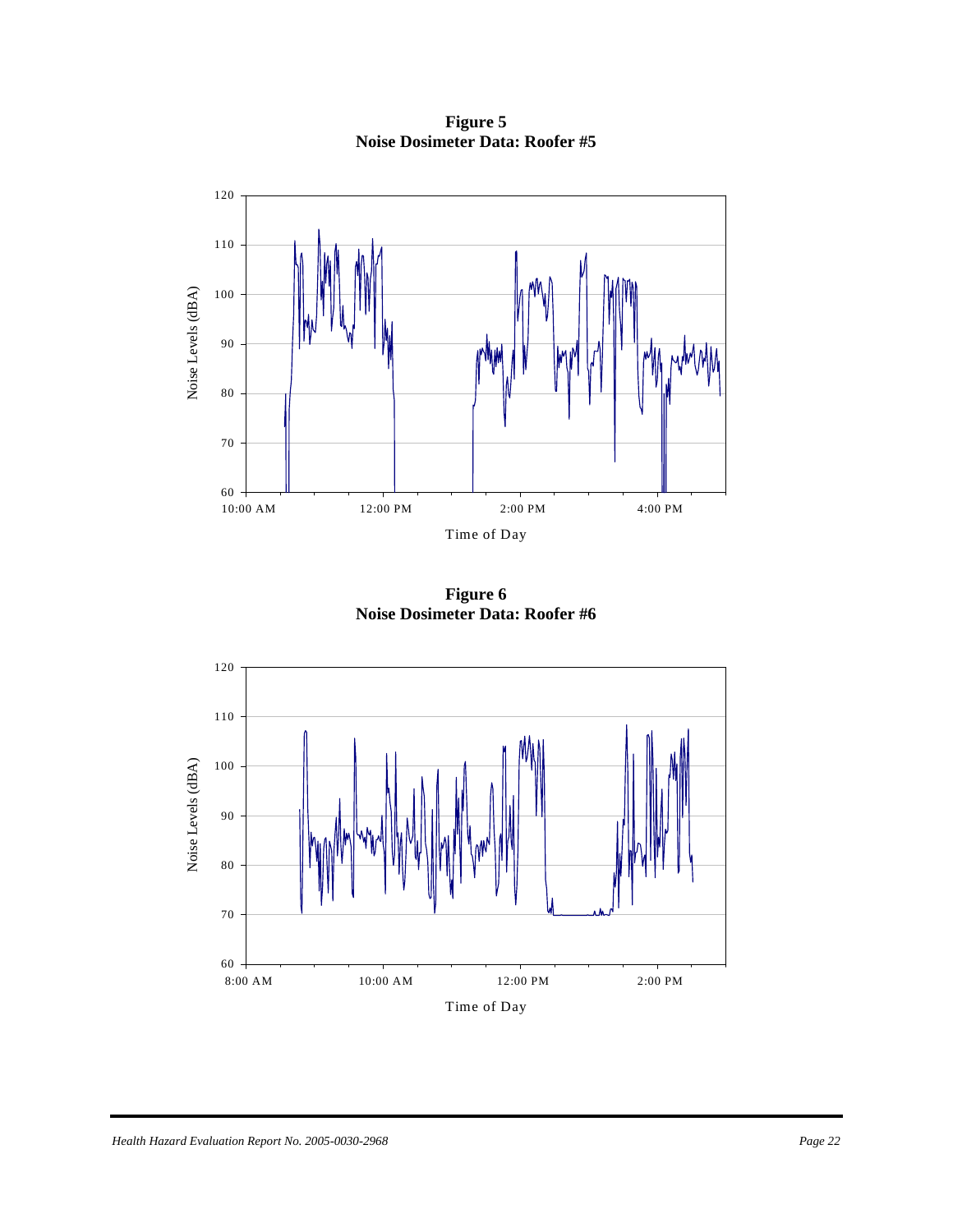8:00 AM 10:00 AM 12:00 PM 2:00 PM Noise Levels (dB Noise Levels (dBA) 60 70 80 90 100 110 120

Time of Day

**Figure 7 Noise Dosimeter Data: Roofer #7**